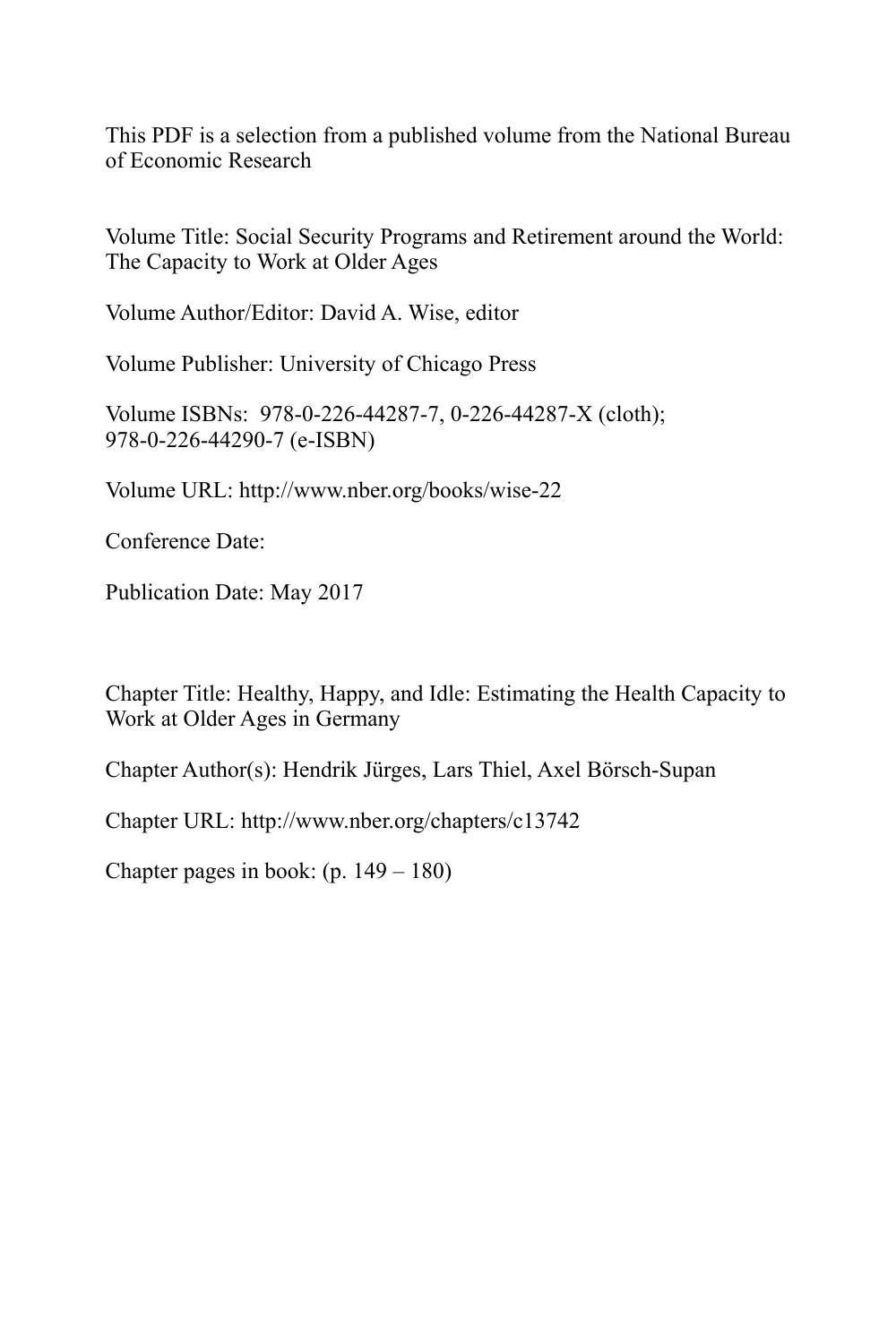# **Healthy, Happy, and Idle** Estimating the Health Capacity to Work at Older Ages in Germany

Hendrik Jürges, Lars Thiel, and Axel Börsch-Supan

## **5.1 Introduction**

In this chapter, we aim to answer a seemingly simple question for Germany: What is the proportion of older individuals who could work in the labor market if they wanted to and if they were not limited by poor health? In other words, what is the capacity to work at older ages, and after what

Hendrik Jürges is professor of health economics and management at the Schumpeter School of Business and Economics, University of Wuppertal. Lars Thiel is a researcher at the Schumpeter School of Business and Economics, University of Wuppertal. Axel Börsch-Supan is director of the Munich Center for the Economics of Aging and professor of economics at the Technical University of Munich, and a research associate of the National Bureau of Economic Research.

This chapter uses data from SHARE wave 5 release 1.0.0, as of March 31st 2015 (DOI: 10.6103/SHARE.w5.100) or SHARE wave 4 release 1.1.1, as of March 28th 2013 (DOI: 10.6103/SHARE.w4.111) or SHARE waves 1 and 2 release 2.6.0, as of November 29th 2013 (DOI: 10.6103/SHARE.w1.260 and 10.6103/SHARE.w2.260) or SHARELIFE release 1.0.0, as of November 24th 2010 (DOI: 10.6103/SHARE.w3.100). The SHARE data collection has been primarily funded by the European Commission through the 5th Framework Programme (project QLK6-CT-2001–00360 in the thematic program Quality of Life), through the 6th Framework Programme (projects SHARE-I3, RII-CT-2006–062193, COMPARE, CIT5- CT-2005–028857, and SHARELIFE, CIT4-CT-2006–028812) and through the 7th Framework Programme (SHARE-PREP, No. 211909; SHARE-LEAP, No. 227822; and SHARE M4, No. 261982). Additional funding from the US National Institute on Aging (U01 AG09740– 13S2, P01 AG005842, P01 AG08291, P30 AG12815, R21 AG025169, Y1-AG-4553–01, IAG BSR06–11, and OGHA 04–064) and the German Ministry of Education and Research, as well as from various national sources is gratefully acknowledged (see www.share-project.org for a full list of funding institutions). The Microcensus data were provided by the Research Data Centers of the Federal Statistical Office and the Statistical Offices of the Länder in Düsseldorf, Germany, analyzed on site (further information: http://www.forschungsdatenzentrum.de/en/). For acknowledgments, sources of research support, and disclosure of the authors' material financial relationships, if any, please see http://www.nber.org/chapters/c13742.ack.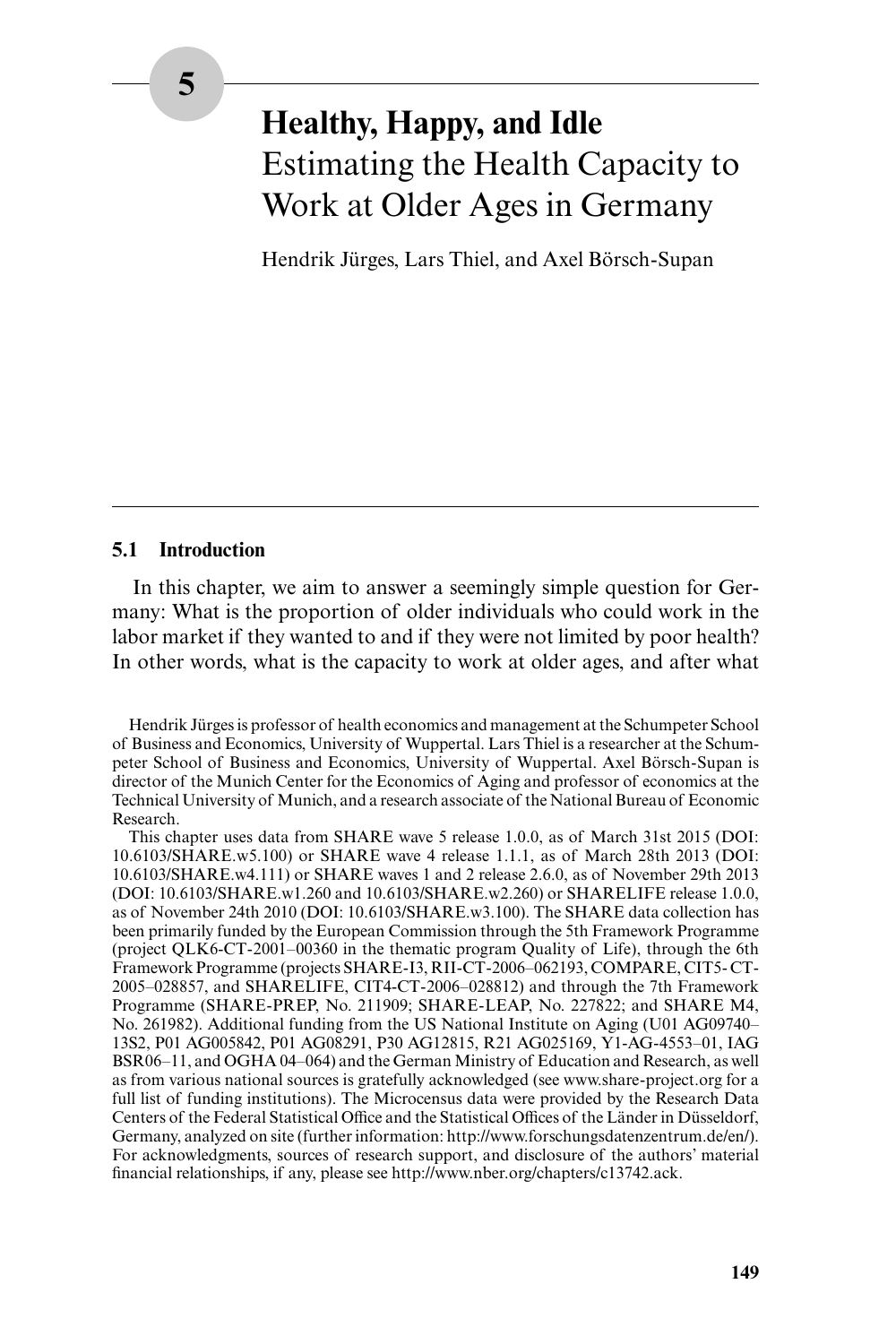is currently the statutory retirement age? The answer to this question is particularly relevant for the future of the German pay-as-you-go pension system. Not everybody who is retiring from work does so because he or she is too ill, physically or mentally. Many individuals retire simply because they can, that is, they have reached the age at which they become eligible for an early retirement benefit or a regular old age pension. Employers often seem to encourage the early labor force exit of their older staff because they believe that the higher salaries paid to older workers compared to younger workers do not always reflect higher productivity. Extending working lives by raising early and normal retirement ages, therefore, is arguably the singlemost effective measure to increase the sustainability of the pension system. Each additional year that is worked affects the system dependency ratio on two counts: it reduces the numerator (those receiving pension benefits) and increases the denominator (those who finance pensioners' benefits).

This simple calculus was the main reason for the German government to gradually increase in 2007 the age of retirement from sixty-five to sixtyseven, similar to many other countries. This increase, fully implemented in the year 2029, will fairly exactly extend the working life in proportion to the increase in life expectancy and therefore compensate for one important cause of population aging, namely, the increase in longevity.

While this policy is rational from a sustainability point of view, the reform was not appreciated by the populace. The government failed to win reelection and seven years later, in 2014, elements of the reform were reversed by introducing a new early retirement option at age sixty-three without any actuarial adjustment to those workers who have accumulated at least fortyfive years of contributions to the public pension system. Such contributions include own contributions (payroll tax on wages earned during dependent employment) and contributions by the government during periods of education, child care, and unemployment. The policy reversal was motivated by the hypothesis that these workers have particularly poor health because they worked so long.

This motivation is in stark contrast to the substantial improvements in population health over the past half century that are reflected in continuing increases in life expectancy. Hence, lack of work capacity due to poor health should not be the major obstacle to raise retirement ages. In fact, Börsch-Supan, Coppola, and Rausch (forthcoming) showed that those employees who are eligible for the new early retirement option at age sixty-three are not more likely to have poor health at the end of their working lives when measured by the days reported as sick leave. Rather, the contrary is the case. These are surprising results that contradict the originally claimed purpose of the legislation, namely, to help the underprivileged who worked especially long and hard during their lives and consequently suffered from extra burdens. Börsch-Supan, Alt, and Bucher-Koenen (2015) confirm this finding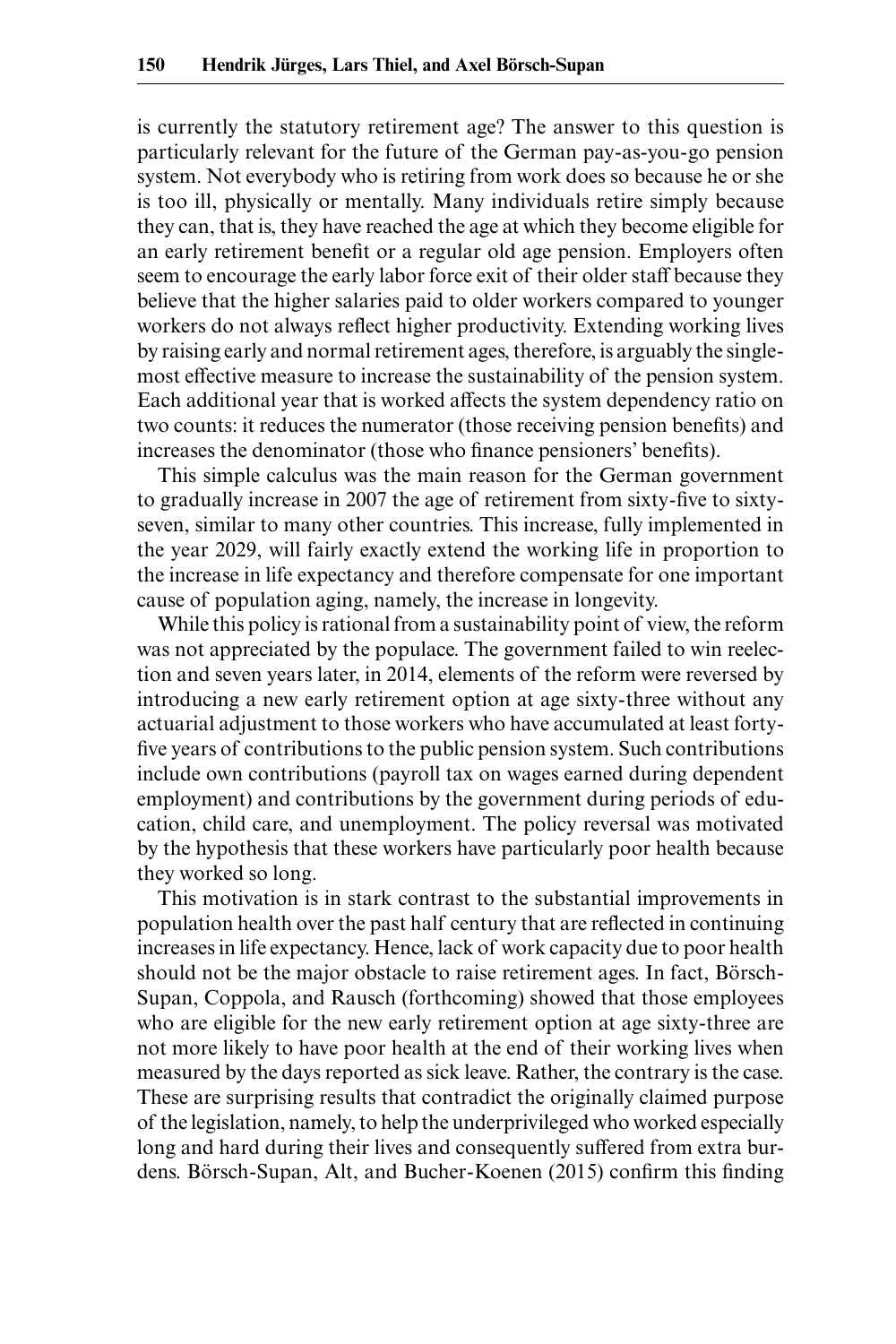with the SHARE data also used in this chapter. Most notably, the eligible workers self-reported a significantly lower incidence of work disability.

More generally, looking at patterns of labor force participation in Germany—in particular, the large retirement hazard rates at salient ages sixtythree or sixty-five—it should be clear that retirement timing is often not driven by bad health. For each individual, health deteriorates through a series of health shocks, that is, discontinuous changes in health. At some point, the health shock can be so large that working is no longer possible. For the population as a whole these shocks aggregate to a smooth decline in average health as people get older—so that retirement for health reasons should also follow a smooth pattern. (At the extreme we have mortality. For each individual, dying is the ultimate health shock, but survival curves are smooth.)

Even if most people do not retire for health reasons, it is not clear how far working lives could reasonably be extended. Our chapter is a first attempt to answer this question for Germany. To be sure this is a descriptive, not a normative, exercise. To estimate work capacity among the older population, we follow two different empirical approaches with a similar logic: we estimate the link between health and labor force participation in a population whose employment patterns are not or hardly affected by the current retirement and social security legislation. Using these "pure health effects" on labor force participation, we extrapolate to today's population, which is affected by today's legislation, to learn how many could not work for health reasons and how many could still work, even beyond the current normal retirement age. Independent of the method used, we get similar results. As a lower bound for today's elders, we show that, if individuals were retiring exclusively for health reasons, more than half of the population could still work until age seventy.

One possible critique of our approach is that health is not equally distributed across socioeconomic groups, with poorer or less educated individuals being in worse health. Estimating average work capacity across the entire socioeconomic spectrum thus possibly overestimates the capacity to work among those workers. Where possible, we thus add estimates separately for different education groups, with education being one important component of socioeconomic status.

The chapter is structured as follows: In section 5.2, we describe trends in health and labor force participation in Germany since the 1960s. In sections 5.3 and 5.4, we use these long-term trends to estimate the capacity to work among today's elders compared to those up to forty years in the past. Using current survey data containing detailed health information, we simulate employment among older respondents using younger individuals' behavior as reference in section 5.5. In section 5.6, we provide a more detailed analysis of trends in health across education levels. Section 5.7 summarizes our research and discusses our findings.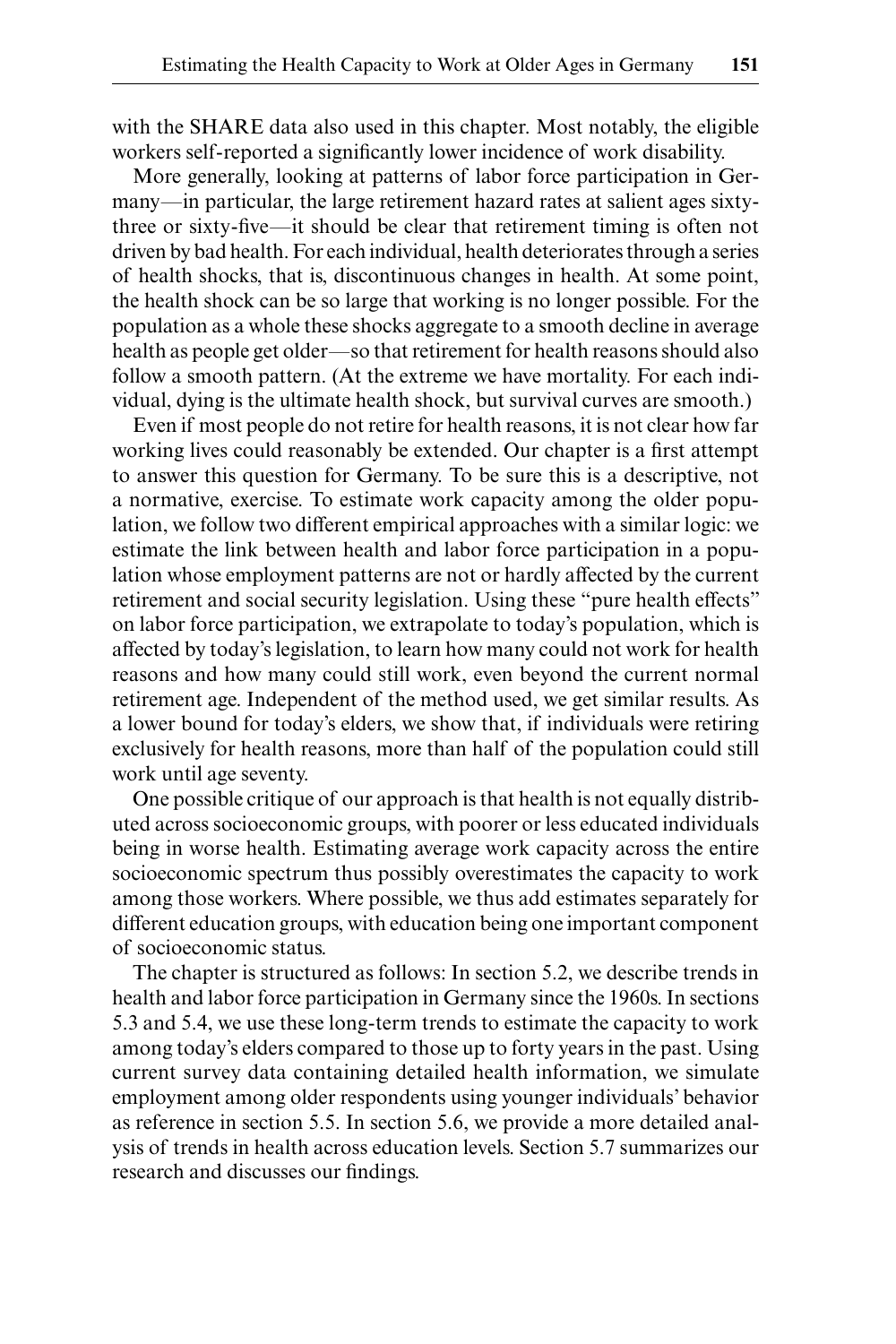# **5.2 Pension Reforms and Long-Term Trends in Health and Employment at Older Ages**

In this section we provide some background to our empirical analysis by briefly describing long-term trends in mortality, morbidity, and labor force participation at older ages in Germany. Moreover, we relate broad trends in labor force participation to historical changes in the German pension system.

Figure 5.1 shows the trend in (log) annual mortality rates in (West) Germany at ages fifty-five to fifty-nine, sixty to sixty-four, and sixty-five to sixty-nine from 1960 to 2011. The graphs clearly show that mortality rates rise with age and that mortality is higher among men than women in any given age group. Mortality rates have been fairly stable in the 1960s, especially among men, but have fallen continuously between 1970 and 2000. For instance, mortality rates among sixty- to sixty-four-year-old men have roughly halved from 2.7 percent to 1.4 percent. Since 2000, the mortality decline appears to have flattened among women. In fact, in the group of sixty-five- to sixty-nine-year-old women, there is even a slight increase in mortality rates.

Figure 5.2 shows trends in self-reported morbidity between 1989 and 2009. These numbers are based on computations from the German Microcensus (an annual survey of a 1 percent sample of the population), which asks a few broad health questions at irregular intervals. Specifically, respon-



**Fig. 5.1 Mortality rates at older ages, West Germany (1960 to 2011)** *Source:* Human Mortality Database.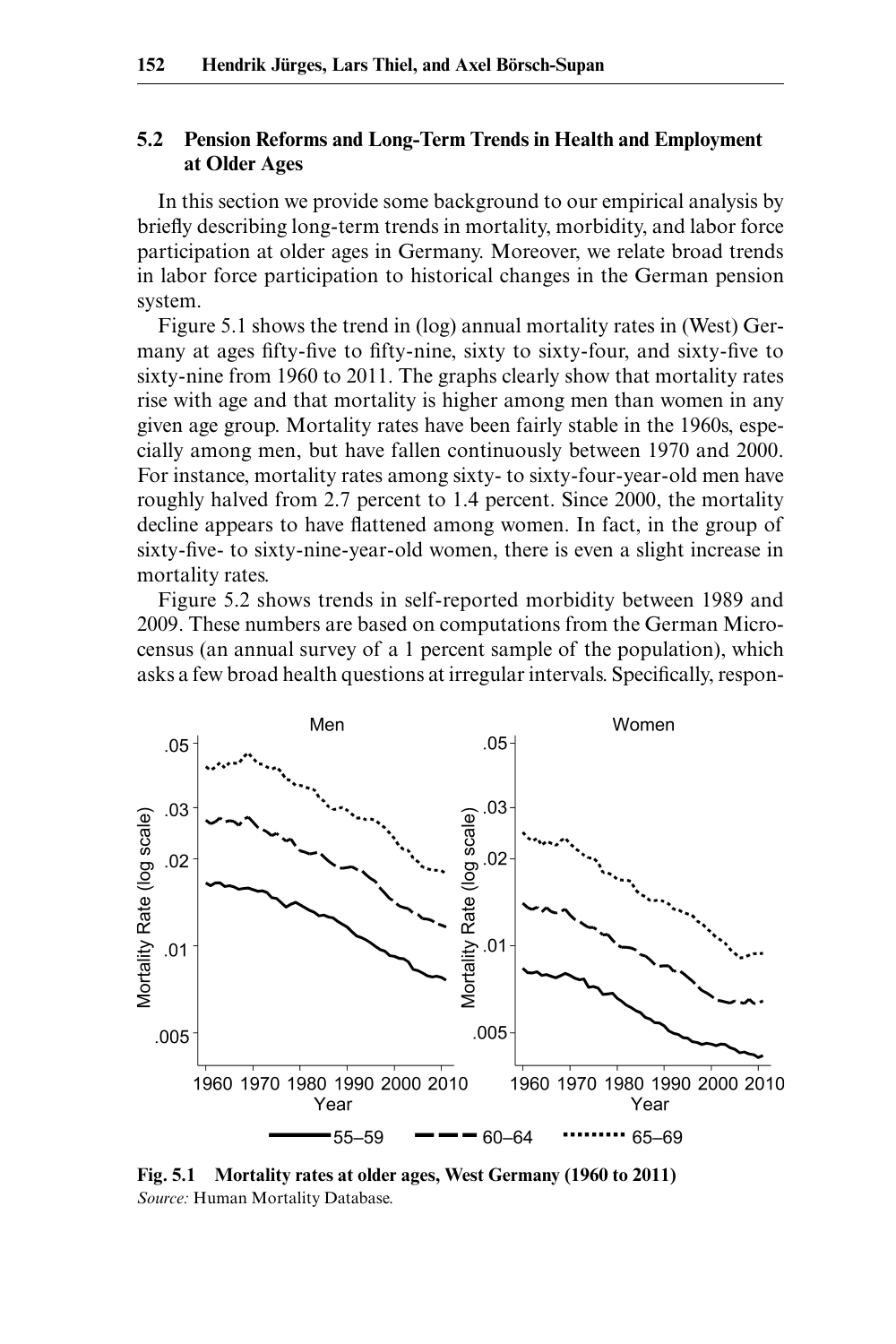

**Fig. 5.2 Morbidity rates at older ages, Germany (1989–2009)**

*Source:* Own computations from Microcensus.



**Fig. 5.3 Labor force participation rates at older ages, Germany (1960 to 2013)** *Source:* Microcensus.

dents are asked whether they currently suffer from any illness or condition, and if yes, how long they have suffered from this condition. We computed two summary measures of health from the answers to these questions: the prevalence of an ongoing condition that lasted at least one month, and the prevalence of long-term (> 1 year) illness (cf. Kemptner, Jürges, and Reinhold 2011). The data reveal similar prevalences among women and men and a clear age gradient. Older age groups are more likely to report suffering from long-term illness than younger age groups. Moreover, there is evidence of a steep decline in the prevalence of long-term illness between 1989 and 1999 among both sexes and all age groups. Parallel to flattening trends in mortality, the decline in the prevalence of long-term illness appears to have slowed down in the first decade of the twenty-first century.

Whereas health in terms of mortality or long-term illness has generally improved over time, the long-term trend of employment at older ages has virtually been a roller-coaster ride (see figure 5.3), especially in the group of sixty- to sixty-four-year-old men. Long-run trends in the employment of older women reflect secular changes in the role of women in the labor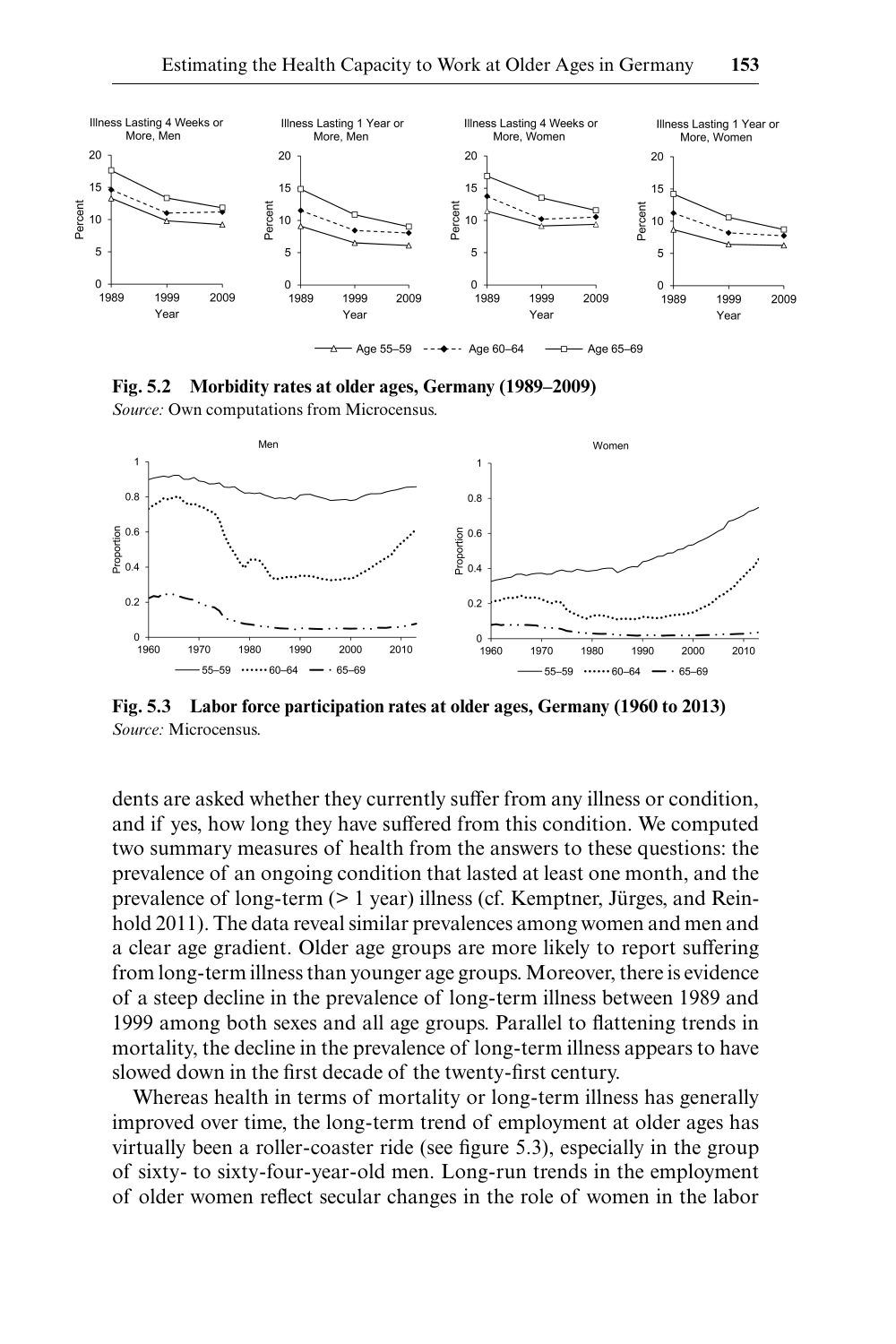market, but the trend among men is clearly linked to the history of pension reforms. As explained in our previous work (e.g., Jürges et al. 2015), when the pay-as-you-go system was introduced in 1957, there was a single eligibility age for regular old age pensions: sixty-five for men and sixty for women. Earlier retirement was impossible unless one could prove a disability. In fact, in the 1960s, disability accounted for more than half of all entries into retirement among both men and women. This was the least generous period in terms of social security eligibility. About 90 percent of the fifty-five- to fifty-nine-year-old men, almost 80 percent of the sixty- to sixty-four-year-old men, and even more than 20 percent of the sixty-fiveto sixty-nine-year-old men were working. Labor force participation rates among women were generally much lower, due to historical patterns of low female employment in general.

The year 1972 marked the beginning of a long phase of ever increasing generosity of the pension system that ended in the late 1980s. The 1972 reform introduced special provisions for early retirement of the long-term insured by providing old age pension benefits (without actuarially fair deductions) already at age sixty-three, given that workers had a minimum of thirty-five contribution years. Further, a special old age pension for disabled workers to be collected at age sixty-two (later at age sixty) with less stringent health requirements than disability pensions was introduced. As a result, labor force participation among sixty- to sixty-four-year-old men dropped quite dramatically from nearly 80 percent to 40 percent. The average retirement age dropped by more than two years, and the new retirement pathways substituted for the disability pathway into retirement among men age sixty and older. Further reforms that generally increased the generosity of the system followed during the 1980s. As a result, labor force participation among older workers was at a historical low throughout the 1990s.

In face of a looming demographic crisis, serious attempts to cut back on the generosity of the German pension system started in 1992. Pension benefits were anchored to net rather than to gross wages and actuarial adjustments of benefits to retirement age were introduced, albeit only gradually from 1998 onward. In 2004, the pension benefit indexation formula was modified to account for demographic developments. These reforms clearly left their mark on labor force participation among older individuals. Again, it is the sixty to sixty-four age group in which the effect was particularly salient. In this age group, participation rates have increased to more than 60 percent among men and nearly 50 percent among women in 2013.

Whether these positive trends will continue in the future is not clear, however. On the one hand, in 2007, a gradual increase in the normal retirement age from sixty-five to sixty-seven years (to be phased in between 2012 and 2029) was enacted. Retirement ages for other variants of old age pensions were increased as well (e.g., women's retirement ages were raised to match men's retirement ages). This should also give a boost to employment in the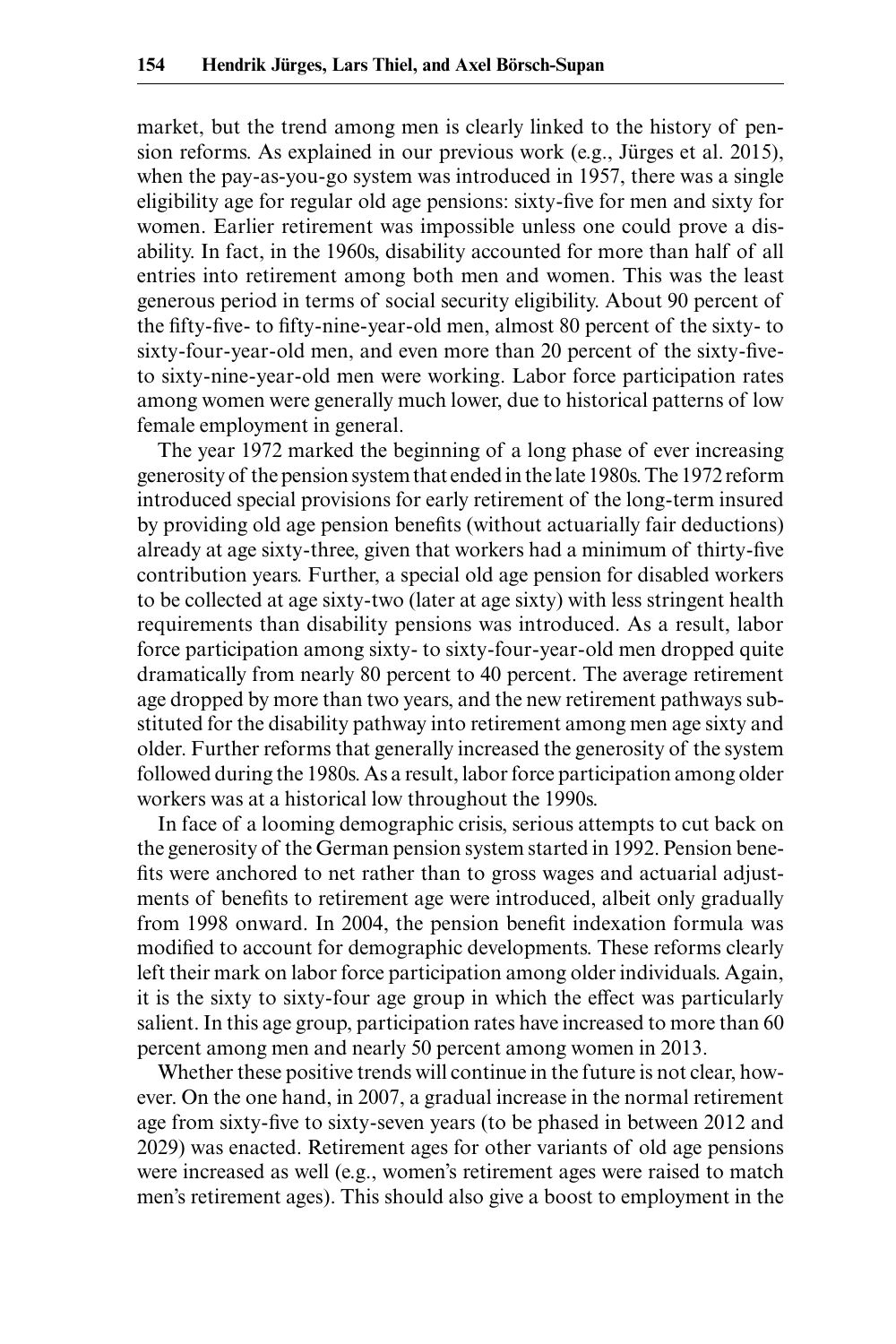sixty-five to sixty-nine age group. On the other hand, as described in the introduction, Germany has entered yet another (transitory) phase of pension reforms. In 2014, an early retirement option at age sixty-three without actuarial adjustment was reintroduced for those with forty-five contribution years.

# **5.3 Estimating Work Capacity Using Long-Term Changes in Mortality**

One important aim of this chapter is to provide estimates of work capacity for Germany that are comparable with those from other countries. In this section, we use age-specific mortality as an indicator of age-specific health or work capacity (Milligan and Wise 2012a). Mortality data provide information on population health that is consistently defined over time and across countries. Thus, they provide indicators of health that do not suffer from reporting bias and cross-cultural differences in response behavior that usually affect self-assessed health measures (e.g., Jürges 2007). On the downside, mortality is necessarily an imperfect indicator of health limitations relevant for work capacity as it does not reflect nonlethal conditions such as back pain or depression, which may have trends that are independent of mortality.

Bearing these limitations in mind, we estimate work capacity by looking at the relationship between mortality rates (as an age-year specific indicator of health) and employment rates at several points in time. Mortality rates increase and employment rates decrease with age, leading to a negative relationship between age-specific mortality rates and age-specific labor market participation rates in any given year. However, as shown below, the curvature of the mortality-employment relationship has changed greatly over time. General health as indicated by age-specific survival rates has generally increased, whereas the employment rates at the same ages have mostly decreased, except in recent years (see figures 5.1 and 5.3).

This implies that until recently, health and employment at any given age have moved in opposite directions over time. Given the same health status, individuals have become increasingly less likely to work. Based on these trends over time, we conduct a counterfactual analysis to estimate the potential ability of the current population to work at older ages. Specifically, we compare current employment rates with employment rates at earlier points in time, holding the mortality rate constant. In this way, we are able to assess the proportion of today's individuals whose health would allow them to work, if they worked as much as people with the same health status in the past.

We obtained age-specific mortality rates from the Human Mortality Database (HMD). We have computed average age-specific mortality rates at ages forty-five to seventy-five for four periods: 1968–1972, 1976–1980, 1989– 1995, and 2005–2009. The choice of periods is motivated below. To these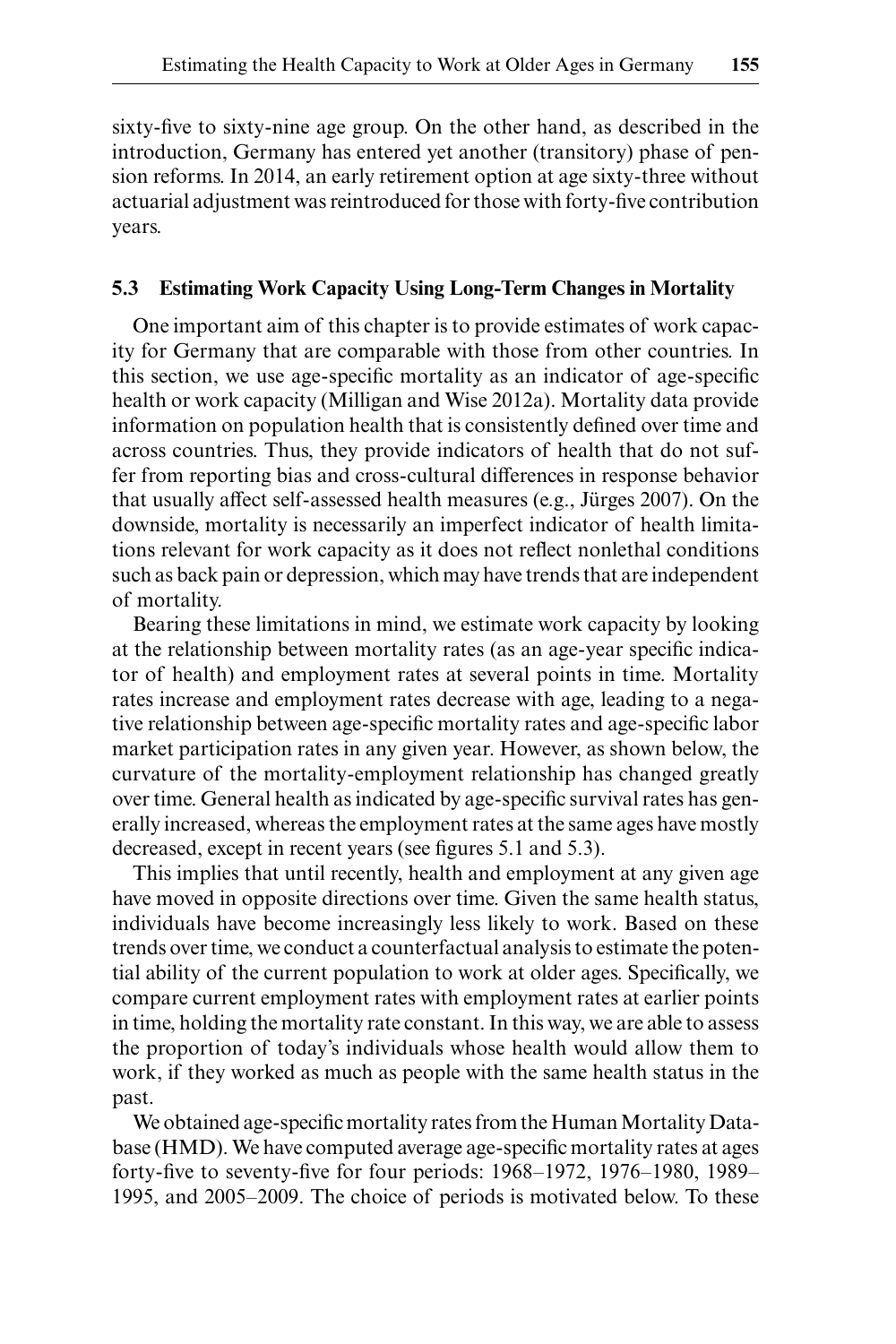data we merged average age-specific employment rates for the same periods, which we computed from the (West) German Census 1970 (IPUMS database, Minnesota Population Center 2011) and selected years (1976, 1978, 1989, 1995, 2005, and 2009) of the German Microcensus. The Microcensus is the largest annually conducted household survey in Germany, and it has been carried out in West Germany since 1957 and East Germany in 1991. It covers a representative sample of 1 percent of the German population. Currently, some 370,000 households participate in the Microcensus every year. Specifically, we merged the employment rates in the 1970 census to the average 1968 to 1972 mortality rates, the average employment rates in 1976 and 1978 to the average mortality rates in 1976 to 1980, the average employment rates in 1989 to 1995 to the average mortality rates in 1989 to 1995, and the average employment rates in 2005 and 2009 to average mortality in 2005 to 2009.

Our choice of comparison periods is motivated by the history of the German pension system as described in the preceding section. We begin our analysis in 1970 as a highly relevant comparison period. It reflects the prereform phase that was also the least generous in terms of eligibility. The immediate consequences of the 1972 reform on the relationship between health (mortality) and employment are captured by the 1976–1980 period. The 1989–1995 period marks the turning point in terms of pension system generosity, and the most recent period 2005–2009 reflects the consequences of the reductions in generosity that followed. The analysis in this section exploits data that cover a fairly long time span. As we have shown in the preceding section, the employment of older women has followed long-run trends that reflect secular changes in the role of women in the labor market as much as they reflect the effect of pension reforms. Thus the following analyses are only performed for men.

Our approach is illustrated in figure 5.4. Using the most recent period (2005–2009) as the base period, we compare the mortality-employment curve in that period with the mortality-employment curve in a comparison period (here: 1970). It is instructive to compare the location of specific ages across time in this graph. Generally, data points in 2005–2009 are located south-west of those in 1970. This reflects smaller mortality rates and, simultaneously, smaller employment rates. As an example, 60 percent of men age sixty-three were working in 1970 and they had a nearly 3 percent chance of dying. In 2005–2009, only about 30 percent were working, whereas their mortality rate had also about halved to less than 1.5 percent.

We now compute the additional work capacity at some age in the base year as the vertical distance between the two curves at that age or mortality rate, respectively. For instance, in 2005–2009, the employment rate of sixtythree-year-old men was equal to 31 percent, and their mortality rate was 1.34 percent. In 1970, the employment rate of men who had the same mortality rate (and who were about fifty-six years old) was roughly 85 percent. Hence, if the same proportion of men in 2005–2009 had worked as much as men in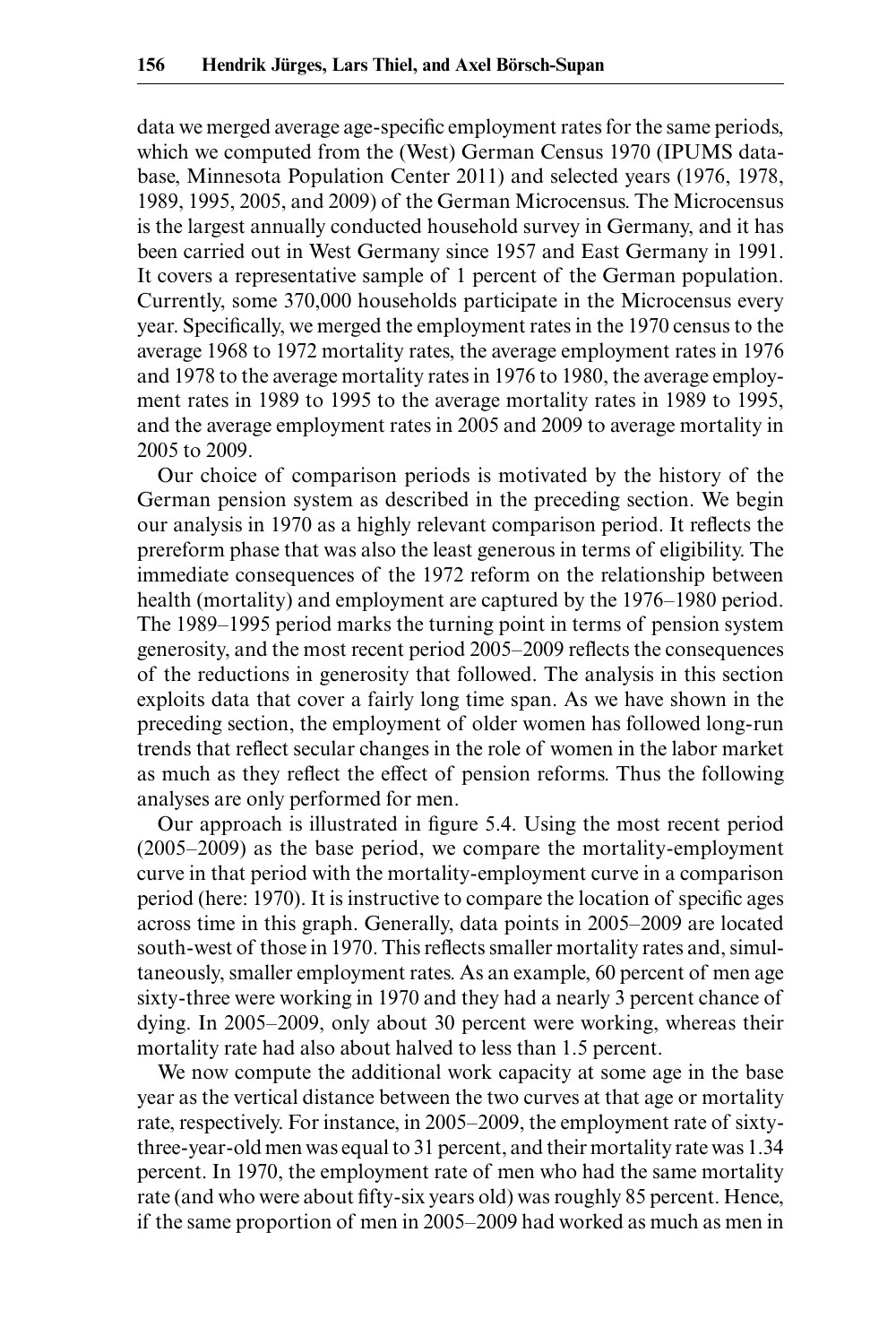

|  | Fig. 5.4 Employment versus mortality (2005–2009 versus 1970) |  |  |
|--|--------------------------------------------------------------|--|--|
|  |                                                              |  |  |

| Age         | Mortality rate<br>in 2005-2009<br>$(\%)$ | Employment rate<br>in 2005–2009 $(\%$ | Employment rate<br>in 1970 at same<br>mortality rate $(\%)$ | Additional<br>employment<br>capacity $(\%)$ |
|-------------|------------------------------------------|---------------------------------------|-------------------------------------------------------------|---------------------------------------------|
| 55          | 0.70                                     | 79.5                                  | 91.1                                                        | 11.6                                        |
| 56          | 0.76                                     | 77.3                                  | 90.7                                                        | 13.5                                        |
| 57          | 0.81                                     | 75.6                                  | 90.0                                                        | 14.5                                        |
| 58          | 0.91                                     | 71.1                                  | 89.4                                                        | 18.3                                        |
| 59          | 0.97                                     | 67.5                                  | 89.2                                                        | 21.6                                        |
| 60          | 1.06                                     | 57.                                   | 88.4                                                        | 31.1                                        |
| 61          | 1.15                                     | 50.5                                  | 87.5                                                        | 37.1                                        |
| 62          | 1.25                                     | 44.0                                  | 86.2                                                        | 42.2                                        |
| 63          | 1.34                                     | 31.3                                  | 85.5                                                        | 54.2                                        |
| 64          | 1.45                                     | 23.5                                  | 84.1                                                        | 60.6                                        |
| 65          | 1.59                                     | 13.1                                  | 82.3                                                        | 69.2                                        |
| 66          | 1.72                                     | 10.9                                  | 80.8                                                        | 69.9                                        |
| 67          | 1.86                                     | 9.2                                   | 78.6                                                        | 69.4                                        |
| 68          | 2.04                                     | 7.6                                   | 75.3                                                        | 67.7                                        |
| 69          | 2.24                                     | 6.3                                   | 71.8                                                        | 65.5                                        |
| Total years |                                          | 6.2                                   |                                                             | 6.5                                         |

**Table 5.1 Additional employment capacity in 2005–2009 using 1970 employment mortality relationship**

1970 with the same mortality rate, the employment rate of sixty-three-yearold men would have been 54 percentage points higher.

This calculation is repeated for every age from fifty-five to sixty-nine in the base period. The results are shown in table 5.1. Given the same mortality rates, we observe that employment was substantially higher in 1970 than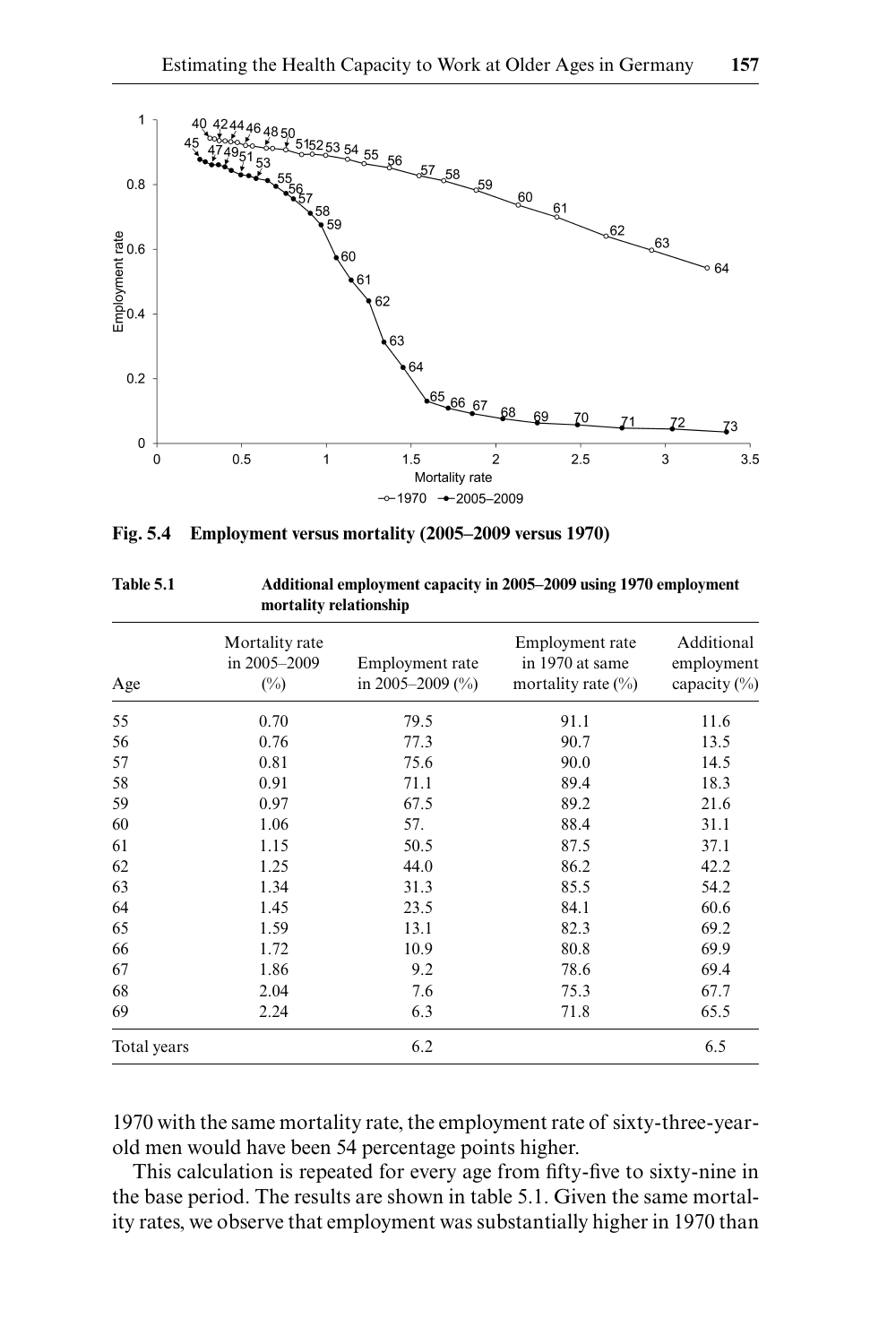in 2005–2009. At each mortality rate, the estimated additional employment capacity is positive and increases up to the statutory retirement age (sixtyfive). We may translate these figures into additional years of work at each age. For instance, an estimated work capacity of 50 percent implies that sixty-three-year-old men in 2005–2009 would on average work 0.5 years more (at that age). Aggregating over all ages from fifty-five through sixtynine gives the total number of additional years of work, which is equal to 6.5. Thus, if men in 2005–2009 would have worked as much as men in 1970 with the same health and if they retired at seventy, they would have worked 6.5 years more on average. Compared to actual years of employment at ages fifty-five to sixty-nine in 2005–2009 (6.2 years), this amounts to a doubling in years of work.

It is, of course, debatable whether improvements in survival rates translate fully into employment years. The question is whether the survival rates of a cohort are a good proxy for their general health. This may depend, for instance, on whether additional life years are spent in good or poor health. According to the morbidity-expansion hypothesis, increased life expectancy raises the number of unhealthy years, whereas the morbidity-compression hypothesis argues that health problems will be postponed to a shorter period at the end of life. Comparing measures of functional health collected in the German Socio-Economic Panel (SOEP) study in 1997 and 2010, Trachte, Sperlich, and Geyer (2014) find evidence for morbidity compression among the German older population. We also find that self-reported morbidity and mortality have followed similar trends over time (see section 5.2), which supports the use of mortality as proxy for morbidity. However, as we have documented in earlier research also using data from the German SOEP, secular trends in subjective health, such as health satisfaction (available since 1984) and self-reported general health (available since 1992) are more or less flat or rather inconsistent across age groups (see Börsch-Supan and Jürges 2012, figures 6 and 7). This finding is puzzling, however. First, selfrated health in the German SOEP has been shown to be predictive of future mortality, even controlling for other health measures (Jürges 2008). Thus, both measures of health are correlated on the individual level. Second, it is in contrast to findings for the United States, for instance, where self-rated health has moved in parallel to mortality over time (Milligan and Wise 2012b). We believe this evidence suggests that aggregate measures of selfrated health are not comparable over time, neither in the German SOEP (which provides the longest time series in self-rated health in Germany) nor among Germans in general. For this reason, our estimates of work capacity based on self-reported morbidity in section 5.4 should be interpreted cautiously.

Another notable point is that our estimates are sensitive to the choice of the comparison year. The year 1970 represents a peak in old age employment rates because it is unaffected by the later pension reforms that gener-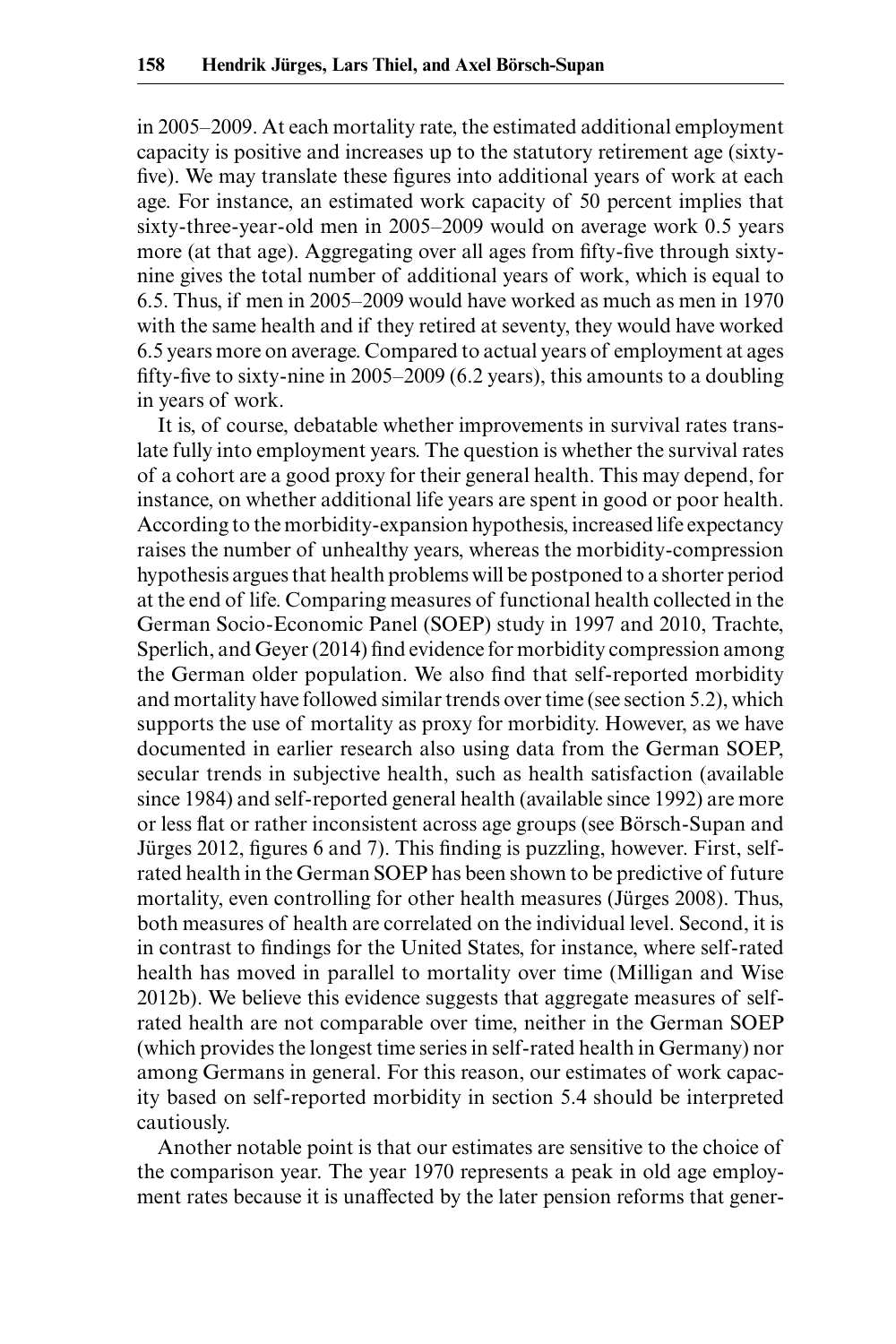

**Fig. 5.5 Estimated additional employment capacity by year of comparisons**

ally increased generosity and because the labor market was characterized by full employment. Later years represent employment in old age that is strongly affected by generous early retirement schemes. Therefore, employment rates in those later years do not measure the full health-related employment potential of the older population. Nevertheless, we repeated the previous calculations using the more recent comparison periods 1976–1980 and 1989–1995. We report the main results of these calculations in figure 5.5.

When 1989–1995 employment and mortality rates are used, the estimate of additional work capacity of today's workers equals only 2.6 years. This number is positive because of lower mortality/improved health, but it is driven down by the comparatively low old age employment rates in the 1990s. One can interpret these 2.6 years as the health-related gain in work capacity that could materialize even if today's pension system was as generous as the system in the 1990s. Using the late 1970s as a reference period, the estimated additional work capacity is 5.9 years, and thus much closer to our preferred estimates.

Table 5.2 summarizes our work-capacity estimates using different comparison years. It also provides an additional, yet important, interpretation of our findings. The employment rates in 1976–1980 and 1970 of men with the same mortality rates as those of men age sixty-five to sixty-nine in 2005– 2009 roughly equals 65 percent and 78 percent, respectively. Thus, about two-thirds of men at these ages in 2005–2009 could work if they worked as much as men with the same health status—as measured by the probability of dying—in the past.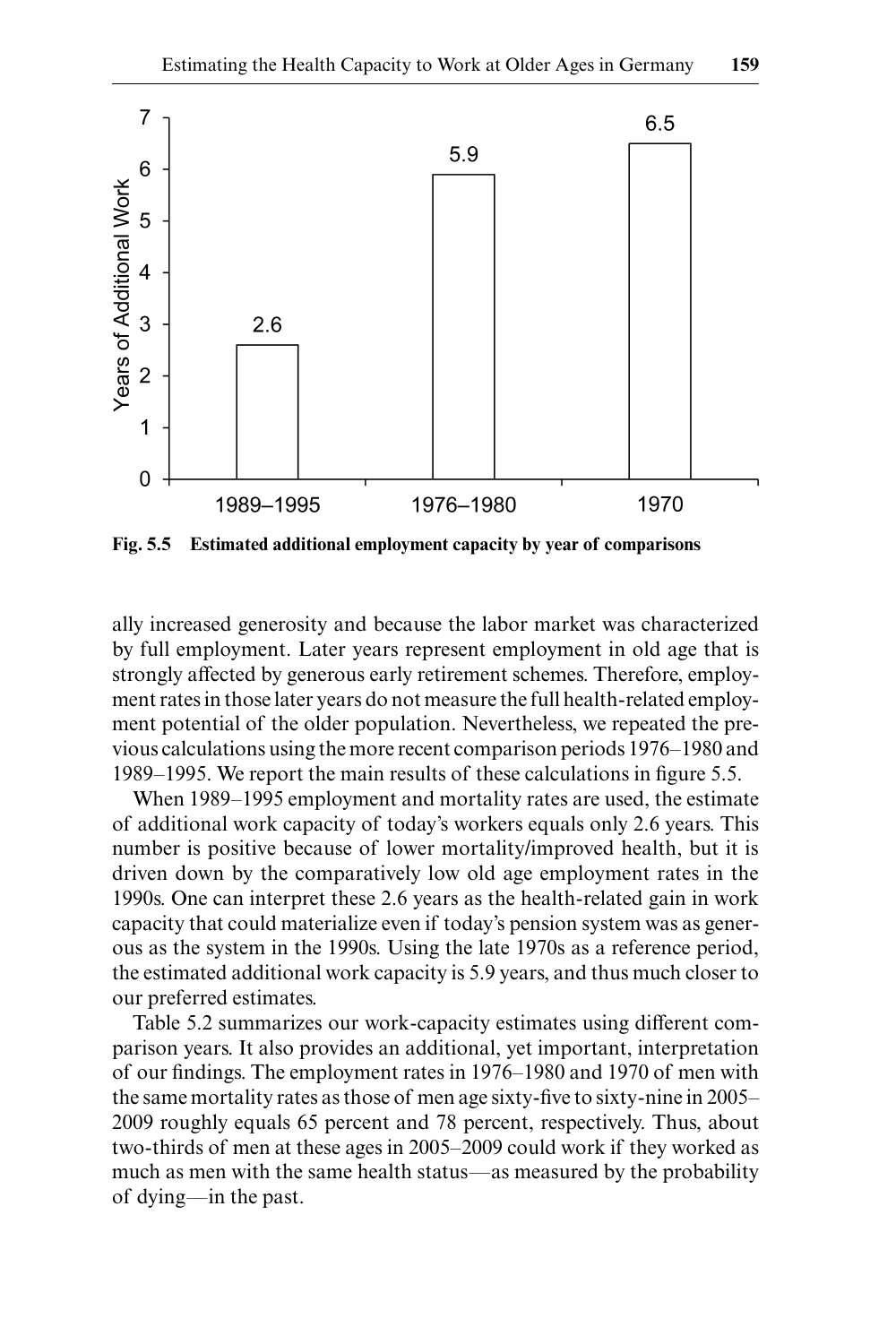| Age group | Mortality rate<br>in 2005-2009<br>$(\%)$ | Employment rate<br>in 2005–2009 $(\%$ ) | Employment rate<br>in comparison<br>year at same<br>mortality rate $(\%)$ | Additional<br>work<br>capacity $(\% )$ |
|-----------|------------------------------------------|-----------------------------------------|---------------------------------------------------------------------------|----------------------------------------|
|           |                                          | 2005-2009 vs. 1989-1995                 |                                                                           |                                        |
| $55 - 59$ | 0.83                                     | 74.2                                    | 84.2                                                                      | 10.0                                   |
| $60 - 64$ | 1.25                                     | 41.3                                    | 63.0                                                                      | 21.7                                   |
| $65 - 69$ | 1.89                                     | 9.4                                     | 28.7                                                                      | 19.3                                   |
|           |                                          | 2005–2009 vs. 1976–1980                 |                                                                           |                                        |
| $55 - 59$ | 0.83                                     | 74.2                                    | 91.9                                                                      | 17.7                                   |
| $60 - 64$ | 1.25                                     | 41.3                                    | 85.2                                                                      | 43.9                                   |
| $65 - 69$ | 1.89                                     | 9.4                                     | 65.3                                                                      | 55.9                                   |
|           |                                          | 2005-2009 vs. 1970                      |                                                                           |                                        |
| $55 - 59$ | 0.83                                     | 74.2                                    | 90.1                                                                      | 15.9                                   |
| $60 - 64$ | 1.25                                     | 41.3                                    | 86.4                                                                      | 45.0                                   |
| $65 - 69$ | 1.89                                     | 9.4                                     | 77.8                                                                      | 68.3                                   |

#### **Table 5.2 Additional employment capacity in 2005–2009 by comparison year and age group**

## **5.4 Estimating Work Capacity Using Long-Term Changes in Morbidity**

We now turn to the relationship between self-reported morbidity and employment at various points in time. The common five-category selfassessed health measure is unavailable in the German Microcensus, and individual health information is not collected every year. From the available information, we therefore constructed the two indicators of selfreported morbidity already described in section 5.2 for 1989, 1999, and 2009. We choose the most recent year (2009) as the base year and compare the morbidity-employment curvature with the two earlier years. To obtain more precise estimates, the original morbidity data are smoothed using a three-year moving average in age. Figure 5.6 illustrates the morbidityemployment relationship for the base year 2009 and the comparison year 1989, and the two illness measures. The x-axis now represents the share of individuals reporting their respective health problem. This graph shows that health has improved over time. At each age, the morbidity curve in 2009 lies left to the morbidity curve in 1989. That is, the prevalence of self-reported illnesses is on average lower in 2009 than in 1989. A remarkable feature of the morbidity-employment curve is the almost vertical section at ages sixty to sixty-five. Thus, whereas health does deteriorate with age before age sixty and after age sixty-five, there is no change or even a rebound in the time between. Individuals' health seems to improve while employment rates decline. One possible explanation for this finding is that retirement actually improves health, but a deeper analysis must be left to future research.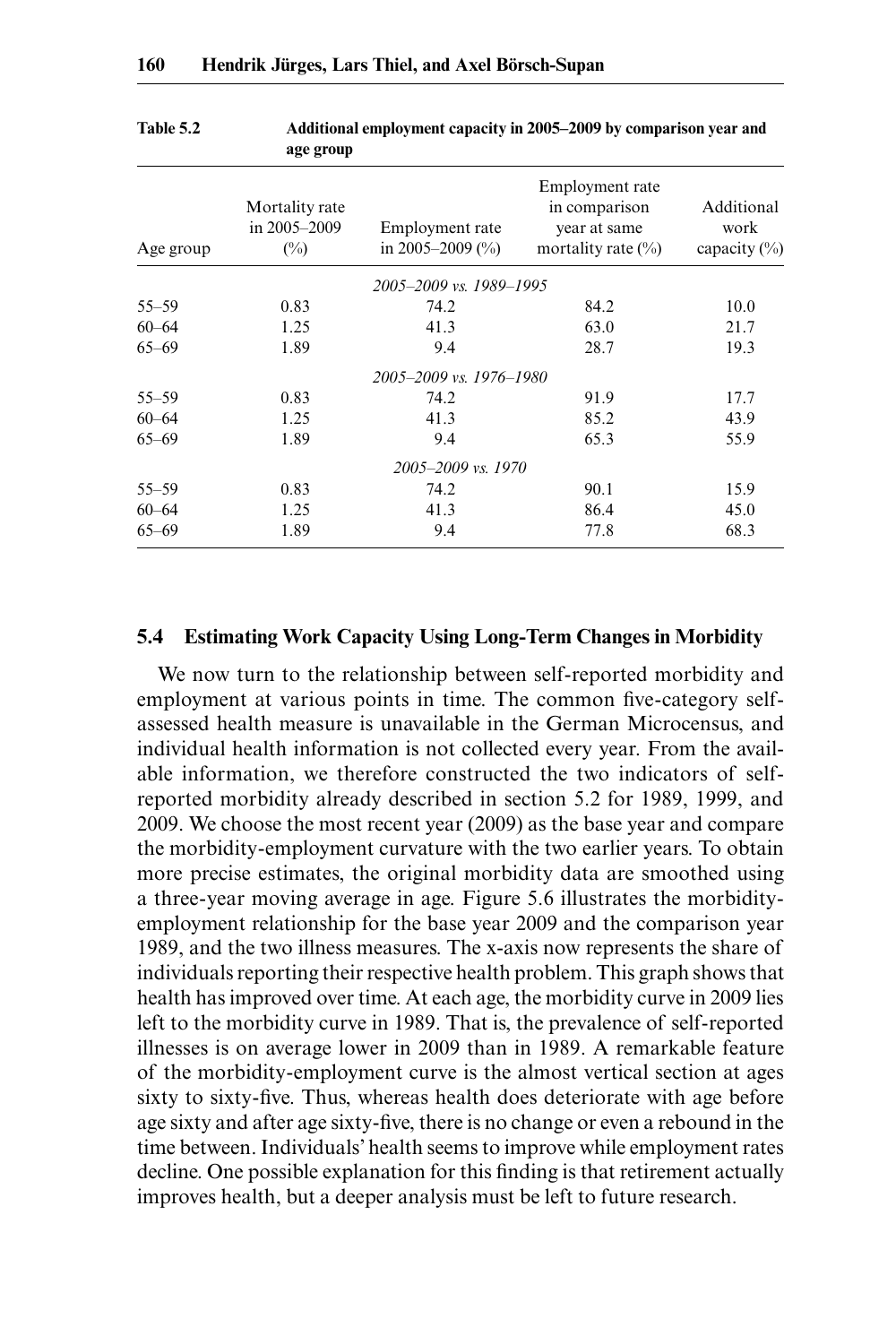

**Fig. 5.6 Self-reported illness versus employment (2009 versus 1989)**

Using again the vertical distance between the morbidity-employment curves in different periods, we estimated an additional work capacity, depending on the illness measure, of between 4.9 and 5.5 years. Due to the inverted S-shape of the morbidity-employment curves, there can be more than one possible employment rate at some ages/prevalences. Luckily, this applies only to very few data points at relatively high ages. In case this happened, we used the lowest employment rate so that our estimates provide some lower bound. Nevertheless, the five years of additional work capacity are substantially larger than the simulated additional 2.5 years of work calculated based on a comparable period of time (2005–2009 vs. 1989–1995) when using mortality to approximate health. Work-capacity estimates are again sensitive to the comparison year used. Whereas we obtain positive values when using 1989 as the comparison year, the estimates are practically zero when using 1999 (–0.5 and–0.2, respectively). This is not unexpected since, as we have seen in section 5.2, self-reported health has not improved as much between 1999 and 2009 as in the decade before, and labor force participation in 1999 was still largely affected by the generosity of the system and hence quite low.

#### **5.5 Work-Capacity Estimates Using Health Changes across Age Groups**

In this section, we estimate the health-related capacity to work using the approach suggested by Cutler, Meara, and Richards-Shubik (2012). The basic idea is to simulate the work capacity of older individuals based on their own health status and other characteristics using the estimated relationship between health and labor force participation of younger persons. This answers the question of how much older individuals would work if they faced the same retirement incentives as younger persons (eligible only for disability pensions), but given their own worse health level. Rather than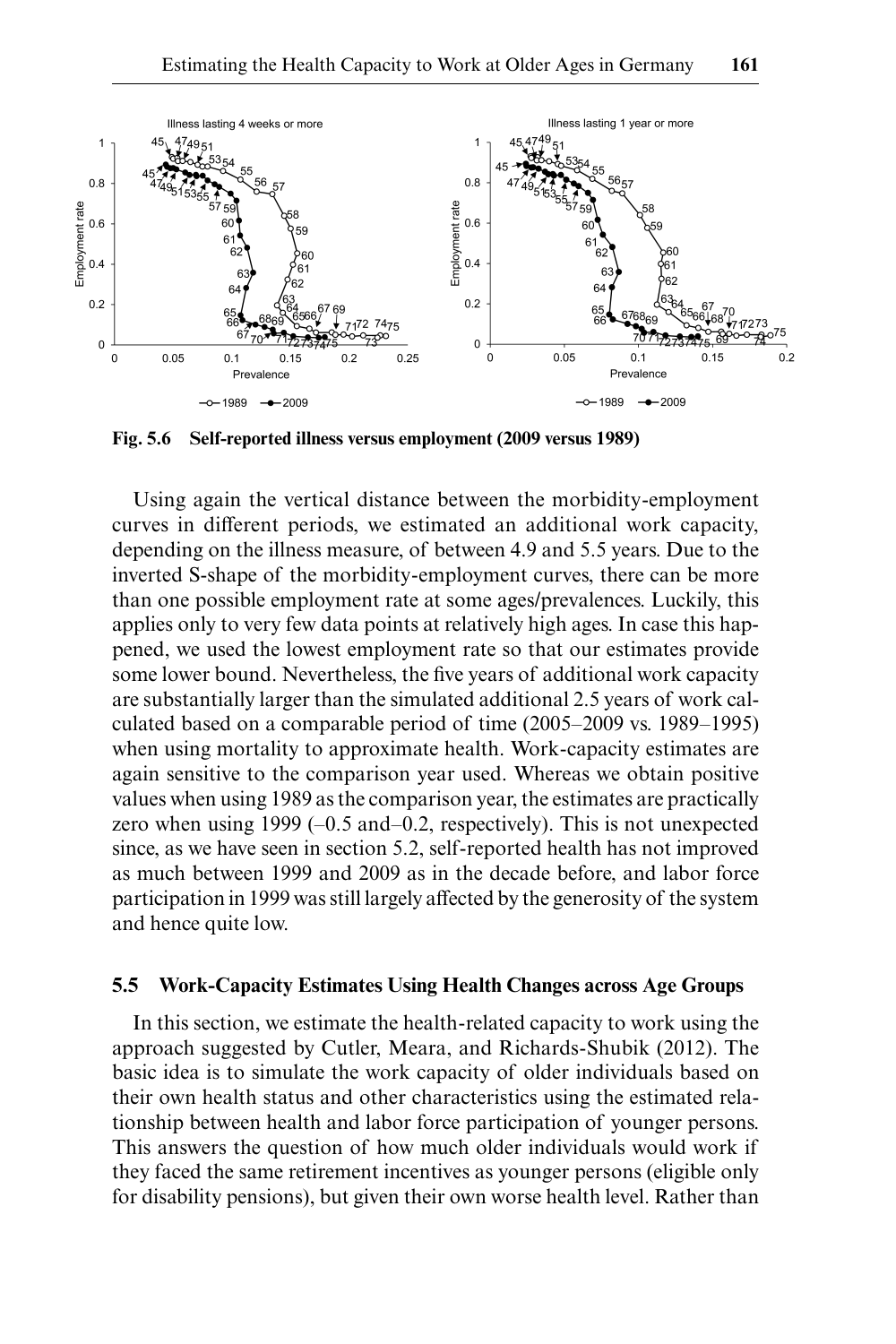assessing actual behavioral responses to, for example, stricter access to retirement pathways, we interpret our findings as additional work capacity above and beyond the observed employment rates.

This method basically involves two steps, a regression stage and a simulation stage. First, we estimate the relationship between employment and health, and other characteristics, of younger respondents. We choose individuals at ages fifty to fifty-four, who are not eligible for old age pensions, but can apply for disability insurance benefits. Second, we predict the labor force participation of older workers based on their actual health and characteristics using the coefficients from the regression stage. We do these calculations for individuals at ages fifty-five to fifty-nine, sixty to sixty-four, sixty-five to sixty-nine, and seventy to seventy-four.

We use the German subsample of the Survey of Health, Ageing and Retirement in Europe (SHARE) for the years 2004 to 2010 (see Börsch-Supan et al. [2013] for a description of SHARE). The SHARE data provide extensive health information at the individual level covering subjective and objective measures of physical and mental health. A major advantage of these measurements is their comparability to both the health assessments of other SHARE countries and the US Health and Retirement Study (HRS). Our estimation sample is a combined data set of the three panel waves (2004, 2006, and 2010), restricted to individuals age fifty to seventy-four. It includes approximately 1,600 men and 1,800 women, and the number of personyears roughly amounts to 2,700 and 3,000, respectively. The analysis in the regression stage is based on 399 male- and 526 female-year observations, at ages fifty to fifty-four.

The dependent variable in our regression models is a dummy variable that indicates whether a respondent currently works in the labor market, even if this is only for a few hours per week. As with any study that estimates the employment effects of health, it is important to measure the respondent's health status comprehensively. Therefore, we include a rich set of health indicators, such as self-rated health, physical limitations, limitations in activities of daily living (ADLs) and instrumental activities of daily living (IADLs), various medical conditions, weight problems, and smoking status. Furthermore, we control for the individual's marital status and a binary indicator of educational attainment, where we distinguish between low education (basic-track secondary school) and high education (intermediate or academic track secondary school).

Tables 5.3 and 5.4 report the summary statistics on dependent and independent variables for men and women, respectively. As expected, employment decreases with age, showing sharp declines in labor force participation rates particularly among individuals at ages sixty to sixty-four and sixty-five to sixty-nine. For example, the share of working men falls from 93 percent at ages fifty to fifty-four to 85 percent at ages fifty-five to fifty-nine, further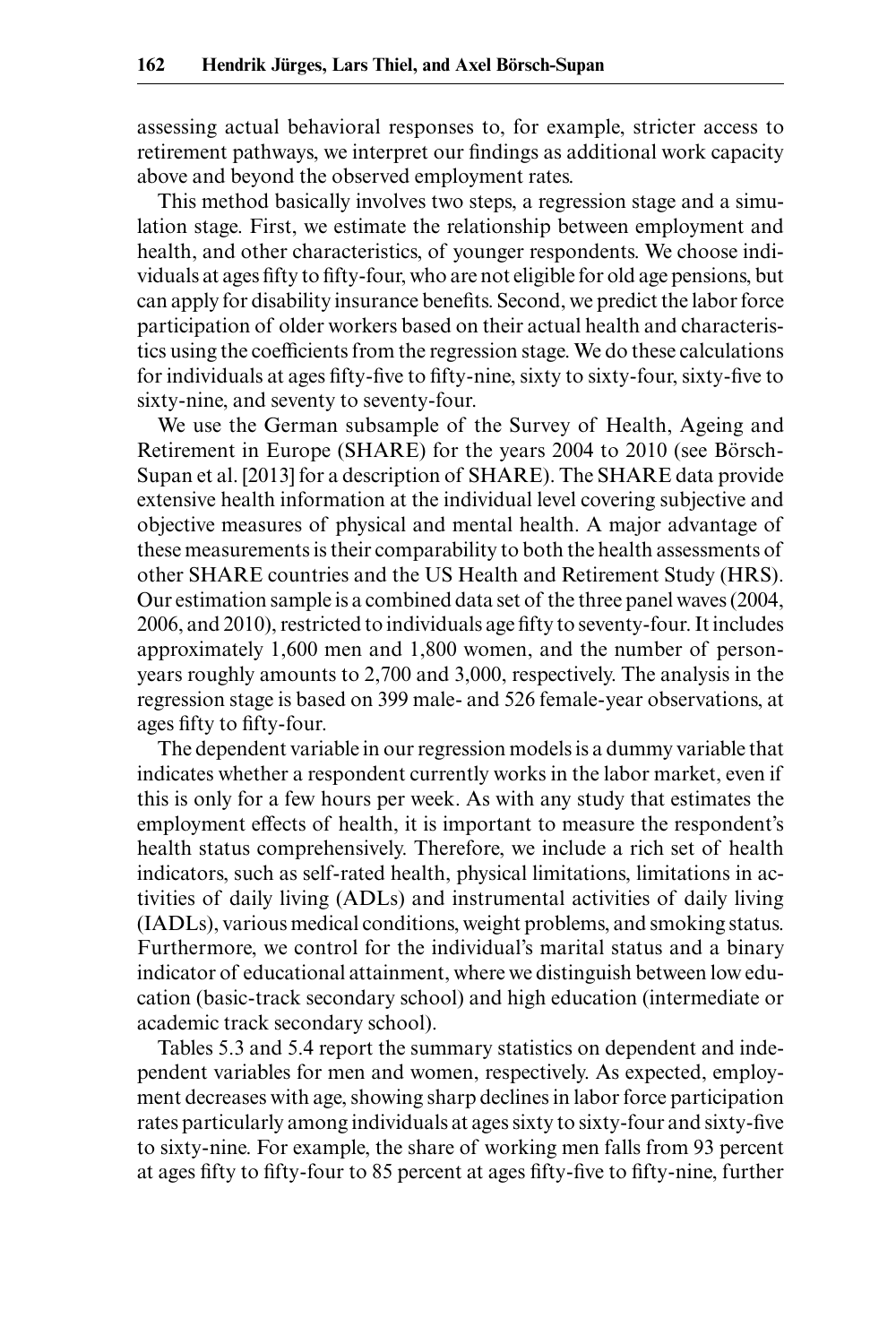|                         |           |           | Age group |           | $70 - 74$ |
|-------------------------|-----------|-----------|-----------|-----------|-----------|
| Variable                | $50 - 54$ | $55 - 59$ | $60 - 64$ | $65 - 69$ |           |
| Employed                | 0.93      | 0.85      | 0.40      | 0.05      | 0.01      |
| <b>SRH</b> excellent    | 0.12      | 0.06      | 0.05      | 0.05      | 0.03      |
| SRH very good           | 0.31      | 0.22      | 0.19      | 0.14      | 0.11      |
| SRH good                | 0.33      | 0.40      | 0.41      | 0.45      | 0.45      |
| <b>SRH</b> fair         | 0.20      | 0.24      | 0.27      | 0.28      | 0.33      |
| SRH good                | 0.05      | 0.07      | 0.08      | 0.08      | 0.07      |
| 1 physical limitation   | 0.14      | 0.18      | 0.19      | 0.18      | 0.25      |
| > 1 physical limitation | 0.10      | 0.17      | 0.22      | 0.27      | 0.29      |
| Any ADL limitations     | 0.03      | 0.07      | 0.08      | 0.10      | 0.12      |
| Any IADL limitations    | 0.03      | 0.03      | 0.04      | 0.05      | 0.05      |
| Euro-D depression score | 1.39      | 1.42      | 1.53      | 1.42      | 1.57      |
| Heart disease           | 0.06      | 0.09      | 0.12      | 0.14      | 0.20      |
| Lung disease            | 0.04      | 0.04      | 0.06      | 0.07      | 0.06      |
| Stroke                  | 0.01      | 0.03      | 0.04      | 0.05      | 0.05      |
| Psychiatric disorder    | 0.17      | 0.17      | 0.12      | 0.11      | 0.11      |
| Cancer                  | 0.02      | 0.03      | 0.04      | 0.06      | 0.06      |
| Hypertension            | 0.21      | 0.34      | 0.37      | 0.41      | 0.49      |
| Arthritis               | 0.06      | 0.09      | 0.09      | 0.10      | 0.11      |
| <b>Diabetes</b>         | 0.08      | 0.10      | 0.11      | 0.14      | 0.15      |
| Back pain               | 0.45      | 0.51      | 0.52      | 0.52      | 0.55      |
| Underweight             | 0.00      | 0.00      | 0.00      | 0.00      | 0.00      |
| Overweight              | 0.52      | 0.50      | 0.51      | 0.53      | 0.52      |
| Obese                   | 0.16      | 0.19      | 0.19      | 0.19      | 0.18      |
| Current smoker          | 0.34      | 0.30      | 0.27      | 0.19      | 0.11      |
| Former smoker           | 0.31      | 0.37      | 0.38      | 0.42      | 0.42      |
| High education          | 0.63      | 0.59      | 0.51      | 0.45      | 0.41      |
| Married                 | 0.77      | 0.84      | 0.83      | 0.85      | 0.89      |
| $\boldsymbol{N}$        | 399       | 484       | 580       | 646       | 448       |

#### **Table 5.3 SHARE summary statistics, men**

declines to 40 percent at ages sixty to sixty-four, and eventually to 5 percent at ages sixty-five to sixty-nine. A similar pattern is observed for women, although the employment rates are generally lower than among men. Women at ages sixty to sixty-four work substantially less than men of the same age. This can partly be explained by the availability of an "old age pension for women" during the observation period, which allowed female workers to retire before age sixty-five if they met certain requirements. Regarding health, we observe that the share of individuals reporting good, fair, or poor health is increasing with age, while the proportion of those in excellent or very good health declines. The same is true for most of the remaining health measures: the probability of reporting health problems rises with age. One notable exception is psychological problems. The probability of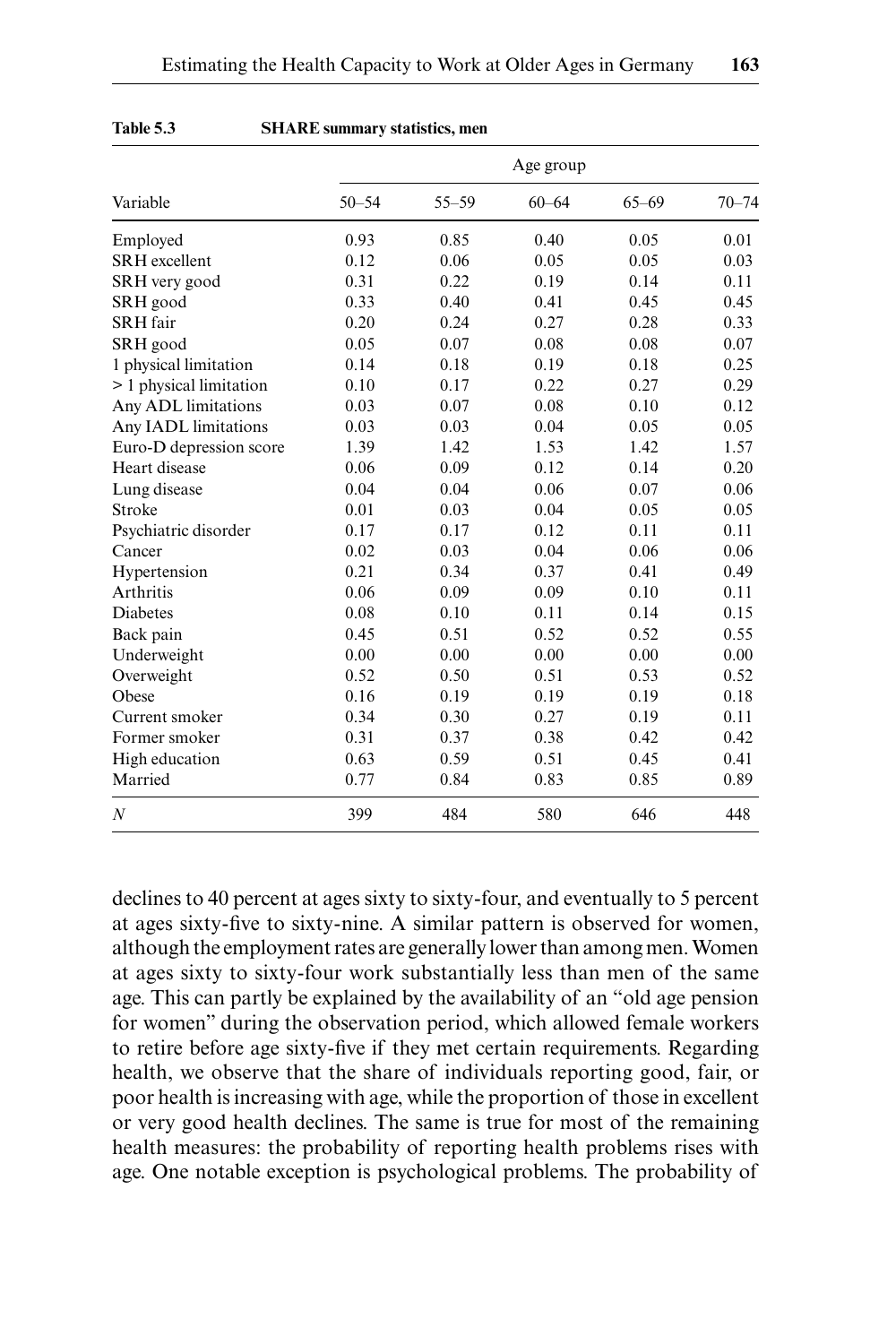|                         |           |           | Age group |           | $70 - 74$ |
|-------------------------|-----------|-----------|-----------|-----------|-----------|
| Variable                | $50 - 54$ | $55 - 59$ | $60 - 64$ | $65 - 69$ |           |
| Employed                | 0.78      | 0.70      | 0.24      | 0.02      | 0.01      |
| <b>SRH</b> excellent    | 0.10      | 0.07      | 0.04      | 0.03      | 0.02      |
| SRH very good           | 0.29      | 0.21      | 0.15      | 0.13      | 0.08      |
| SRH good                | 0.42      | 0.43      | 0.47      | 0.44      | 0.45      |
| <b>SRH</b> fair         | 0.17      | 0.25      | 0.27      | 0.32      | 0.36      |
| SRH good                | 0.03      | 0.05      | 0.07      | 0.08      | 0.09      |
| 1 physical limitation   | 0.17      | 0.17      | 0.20      | 0.19      | 0.20      |
| > 1 physical limitation | 0.14      | 0.26      | 0.30      | 0.41      | 0.47      |
| Any ADL limitations     | 0.02      | 0.08      | 0.10      | 0.13      | 0.16      |
| Any IADL limitations    | 0.02      | 0.05      | 0.04      | 0.07      | 0.06      |
| Euro-D depression score | 2.01      | 2.21      | 2.15      | 2.38      | 2.34      |
| Heart disease           | 0.02      | 0.03      | 0.06      | 0.09      | 0.10      |
| Lung disease            | 0.02      | 0.05      | 0.06      | 0.06      | 0.06      |
| Stroke                  | 0.01      | 0.02      | 0.02      | 0.02      | 0.04      |
| Psychiatric disorder    | 0.24      | 0.23      | 0.24      | 0.20      | 0.14      |
| Cancer                  | 0.04      | 0.06      | 0.06      | 0.06      | 0.08      |
| Hypertension            | 0.20      | 0.30      | 0.39      | 0.44      | 0.50      |
| Arthritis               | 0.07      | 0.15      | 0.14      | 0.18      | 0.16      |
| Diabetes                | 0.03      | 0.07      | 0.09      | 0.15      | 0.17      |
| Back pain               | 0.50      | 0.58      | 0.55      | 0.58      | 0.65      |
| Underweight             | 0.01      | 0.01      | 0.01      | 0.01      | 0.01      |
| Overweight              | 0.31      | 0.35      | 0.42      | 0.40      | 0.44      |
| Obese                   | 0.15      | 0.17      | 0.17      | 0.21      | 0.21      |
| Current smoker          | 0.21      | 0.20      | 0.15      | 0.09      | 0.07      |
| Former smoker           | 0.20      | 0.22      | 0.20      | 0.14      | 0.13      |
| High education          | 0.62      | 0.57      | 0.44      | 0.34      | 0.25      |
| Married                 | 0.79      | 0.78      | 0.81      | 0.75      | 0.69      |
| $\boldsymbol{N}$        | 526       | 640       | 632       | 631       | 421       |

# **Table 5.4 SHARE summary statistics, women**

being depressed decreases as individuals are getting older. This is consistent with the observation that subjective well-being or mental health generally improves at an advanced age (Blanchflower and Oswald 2008).

As to the measurement of health, one possible approach would be to include the full set of health indicators as explanatory variables. However, this procedure is prone to interpretation problems arising from multicollinearity and measurement error. For instance, in analyses not reported here, some fairly bad health events such as suffering a stroke were actually found to increase labor force participation. We therefore follow an alternative approach that presumably mitigates these issues. Specifically, we primarily use a health index proposed by Poterba, Venti, and Wise (2013), which is based on responses to twenty-four items covering the respondents' psychological well-being, physical health, and health-care utilization. The index is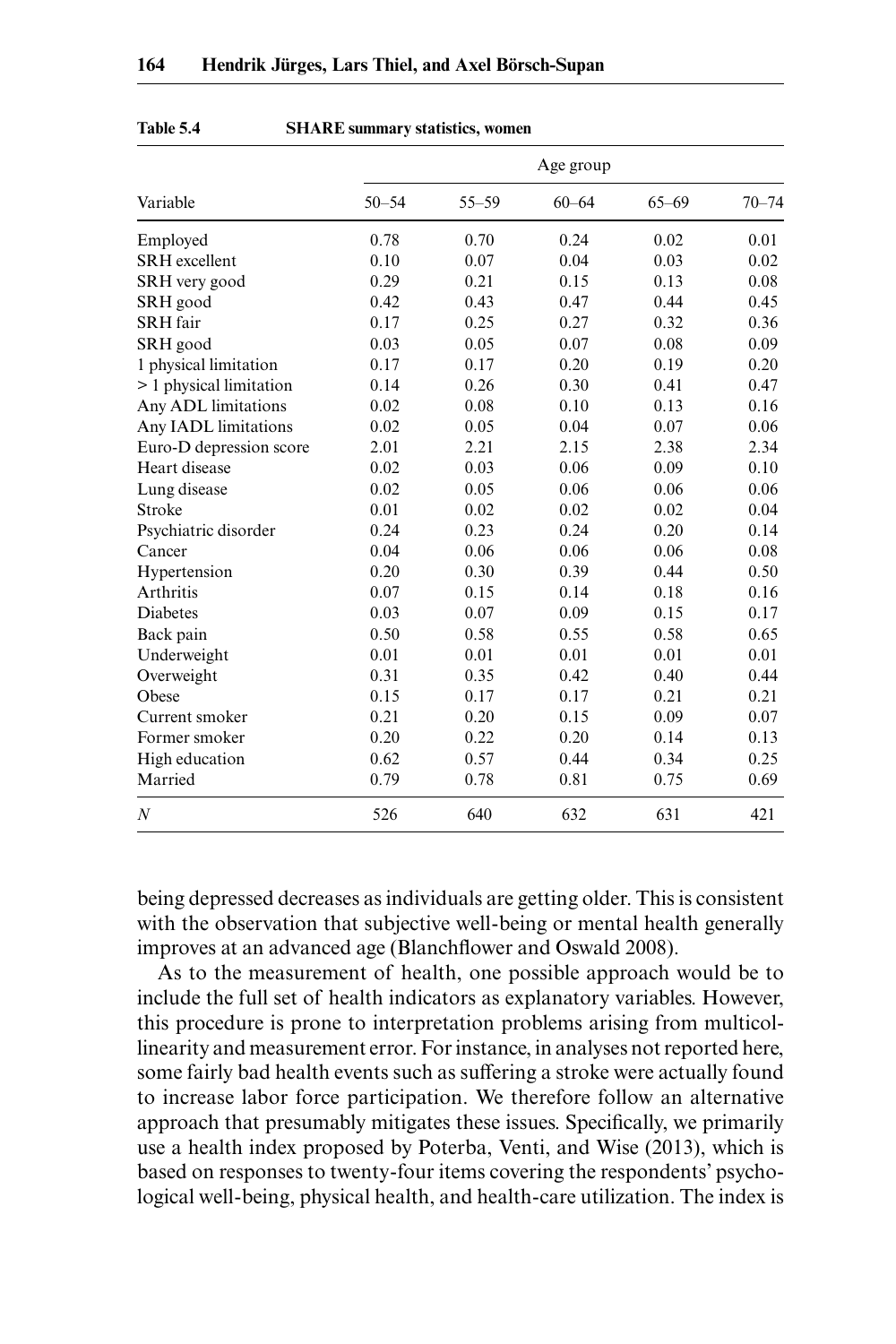| Health measure                         | Wave 1 | Wave 2 | Wave 4 |
|----------------------------------------|--------|--------|--------|
| Difficulty walking several blocks      | 0.29   | 0.27   | 0.28   |
| Difficulty lifting/carrying            | 0.24   | 0.30   | 0.31   |
| Difficulty pushing/pulling             | 0.26   | 0.29   | 0.32   |
| Difficulty with an ADL                 | 0.28   | 0.28   | 0.29   |
| Difficulty climbing stairs             | 0.30   | 0.30   | 0.30   |
| Difficulty stooping/kneeling/crouching | 0.30   | 0.30   | 0.28   |
| Difficulty getting up from chair       | 0.29   | 0.30   | 0.28   |
| Self-reported health fair or poor      | 0.30   | 0.28   | 0.28   |
| Difficulty reaching/extending arms up  | 0.26   | 0.25   | 0.26   |
| Ever experience arthritis              | 0.16   | 0.15   | 0.19   |
| Difficulty sitting two hours           | 0.22   | 0.23   | 0.18   |
| Difficulty picking up a coin           | 0.14   | 0.18   | 0.17   |
| Back problems                          | 0.20   | 0.18   | 0.16   |
| Ever experience heart problems         | 0.13   | 0.13   | 0.11   |
| Hospital stay                          | 0.15   | 0.16   | 0.14   |
| Doctor visit                           | 0.10   | 0.09   | 0.07   |
| Ever experience psychological problem  | 0.11   | 0.09   | 0.11   |
| Ever experience stroke                 | 0.13   | 0.13   | 0.12   |
| Ever experience high blood pressure    | 0.15   | 0.12   | 0.10   |
| Ever experience lung disease           | 0.10   | 0.07   | 0.07   |
| Ever experience diabetes               | 0.11   | 0.13   | 0.12   |
| BMI at beginning of observation period | 0.10   | 0.08   | 0.10   |
| Nursing home stay                      | 0.11   | 0.08   | 0.07   |
| Ever experience cancer                 | 0.07   | 0.07   | 0.09   |
| $\boldsymbol{N}$                       | 2,966  | 2,478  | 1,487  |
|                                        |        |        |        |

**Table 5.5 First principal component index of health based on SHARE Germany**

computed as the first principal component extracted from a principal component analysis using these twenty-four items. Table 5.5 displays the factor loadings of the first principal component in the German SHARE data. All loadings are positive, implying that larger values of the first principal component represent worse health. Functional limitations and self-rated health have the greatest weight. The first principal component is then converted into individual percentiles, so that higher values reflect better health (henceforth also denoted as PVW index). Thus, we can interpret the estimated health parameters as changes in the probability of working due to a percentile increase in the health index. Figure 5.7 displays the relationship between the health-index percentiles used in the regression and simulation analyses and age. Here, higher values indicate better health status. We observe that health continuously declines with age for both men and women, although women appear to be healthier than men on average.

The PVW approach as described above implies that the same health condition has the same effect on overall health and employment among younger and older respondents. However, there are several reasons why this may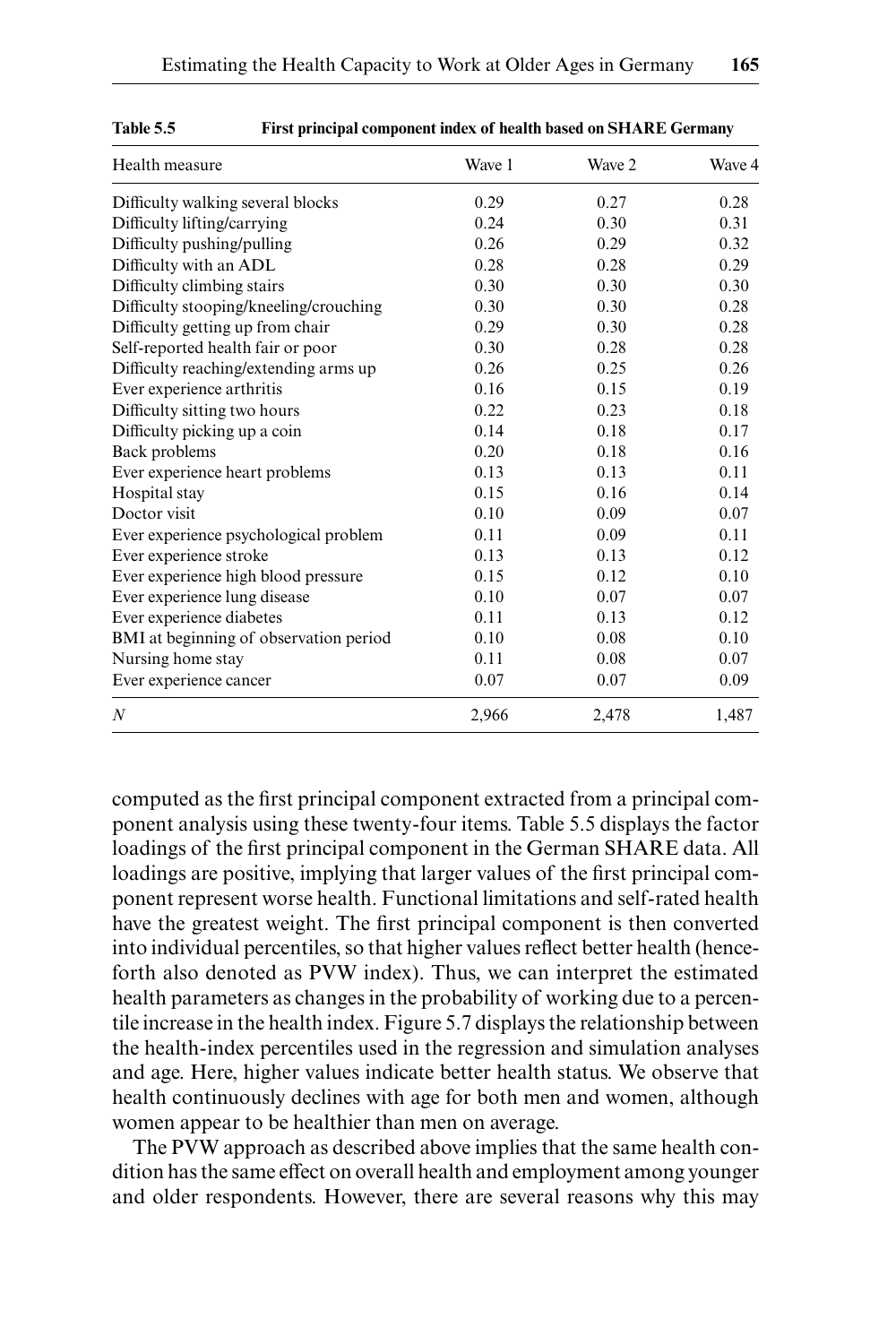

**Fig. 5.7 Average health-index percentile by age and sex**

not hold. Most importantly, the health indicators used here provide little information on the severity of health conditions. For instance, individuals may assess their own health relative to that of other people in the same age group (e.g., Groot 2000). Hence, a given condition of the same "objective" severity might have a stronger effect on self-perceived health and, hence, labor supply among young than among old respondents. Or, suffering from the same condition might have a stronger effect on overall health among older than among younger people. In the first case, the PVW index would underestimate the work capacity of older workers, and in the second case it would overestimate the work capacity. Furthermore, the PVW index that we use here for comparability includes self-rated health as the most important indicator. However, health might be endogenous in employment regressions. Younger workers may have financial incentives to report worse health to become eligible for disability benefits, or workers may report health problems to rationalize their work behavior (e.g., Bound et al. 1999). This could overestimate the impact of individual health on labor force participation.

To address both the measurement and endogeneity problem, we also computed for each individual an index of self-assessed health that is a linear combination of the detailed "objective" health measures mentioned above (we call this the SAH index). To be more precise, we estimated an ordered probit model of self-rated health (categories: excellent, very good, good,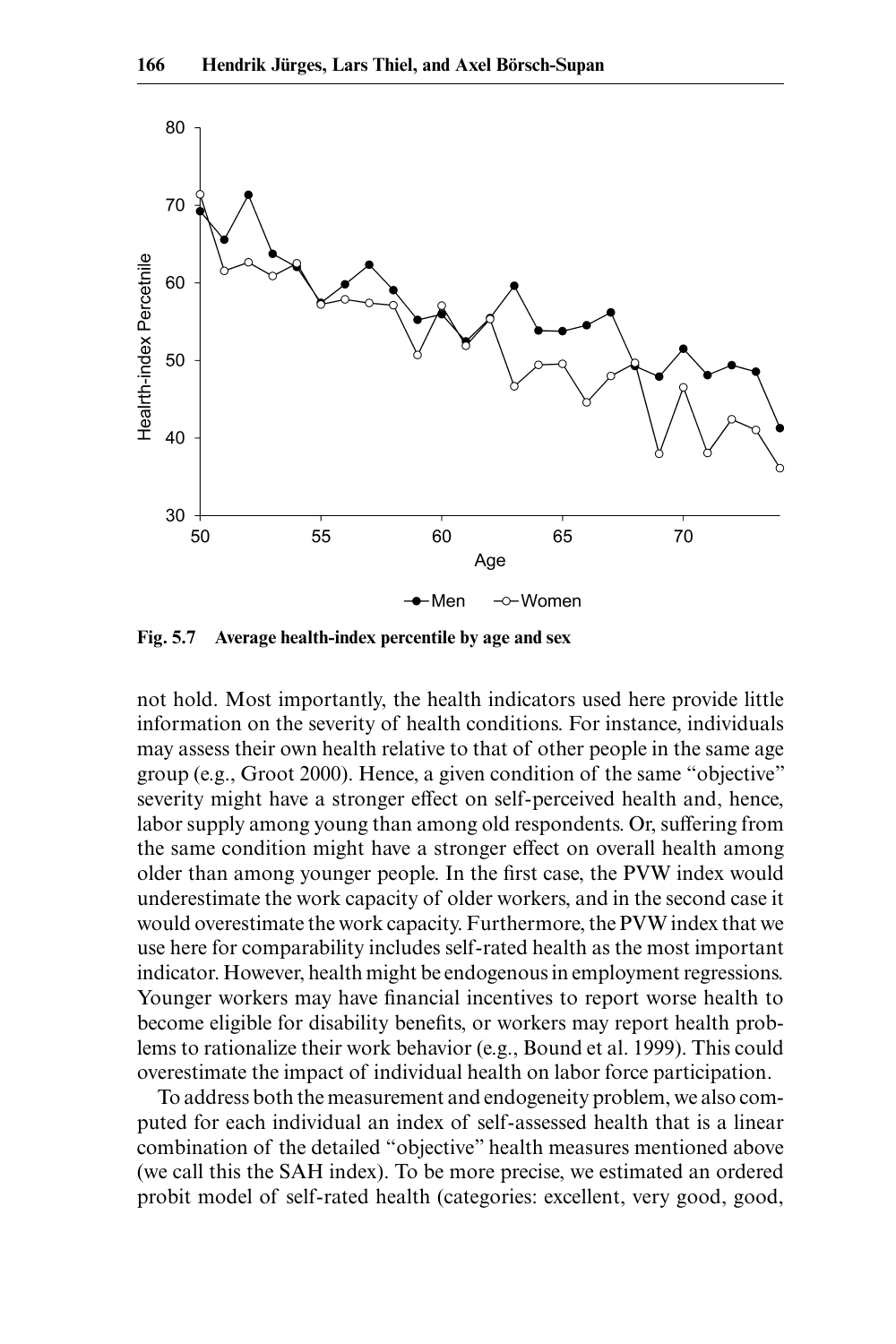fair, poor) with the remaining health measures as explanatory variables (see, e.g., Jürges 2007). Each health variable is interacted with a dummy variable indicating whether the respondent belongs to one of the previously defined age groups to allow for differential effects of each health indicator on overall health. We then constructed the individual health index as the predicted linear index from the ordered probit model. Hence, we loosen the restriction that health means the same across age groups, and we reduce the endogeneity problem by instrumenting self-assessed health with arguably exogenous health variables.

To be consistent with the other chapters in this volume, our analysis primarily relies on the PVW index. We will also compare the results to the estimates obtained using both the full set of health measures and the SAH index as a robustness check. For the regression analysis of individuals age fifty to fifty-four, we estimate linear probability models of the following form:

(1) 
$$
E_{it}^{50-54} = \alpha + \beta \cdot H_{it}^{50-54} + \gamma \cdot X_{it}^{50-54} + \varepsilon_{it},
$$

where  $E_i$  is a binary variable indicating whether individual *i* is working in wave *t*;  $H_i$  represents respondent *i*'s health status in *t*;  $X_i$  captures further control variables, and  $\varepsilon_{ii}$  is a time-varying idiosyncratic error term. Equation (1) essentially represents a pooled panel regression.

In the second stage, we use the regression coefficients from equation (1) to predict the labor force participation and work capacity at older ages:

(2) 
$$
\widehat{E_{it}}^a = \widehat{\alpha}^{50-54} + \widehat{\beta}^{50-54} \cdot H_{it}^a + \widehat{\gamma}^{50-54} \cdot X_{it}^a,
$$

where  $\widehat{E}_{it}^a$  is the predicted employment probability of individual *i* who belongs to age group *a*;  $H_a^a$  and  $X_a^a$  are the respective health measures and control variables;  $\hat{\alpha}^{50-54}$ ,  $\hat{\beta}^{50-54}$ ,  $\hat{\gamma}^{50-54}$  are the estimated coefficients from the regression model in equation (1). Our estimation of work capacity relies on the assumption that the estimated coefficients identify the effect of poor health and other covariates on the probability of working, also for those belonging to older age groups if these older age groups faced the same (early) retirement incentives as the fifty to fifty-four age group.

Table 5.6 shows the regression results for individuals at ages fifty to fiftyfour, separately for men and women. We find that the PVW health index is positively related to the probability of working. The estimated coefficient of the health index is equal 0.003 for both men and women. That is, moving up the health distribution by 1 percentile increases the probability of employment by 0.3 percentage points. Furthermore, individuals who have higher educational attainment are also more likely to work. Having completed an intermediate-track or academic-track secondary school raises the employment probability by about 6 (10) percentage points among men (women), compared to respondents with a basic-track secondary school degree. Being married is significantly and negatively related to labor force participation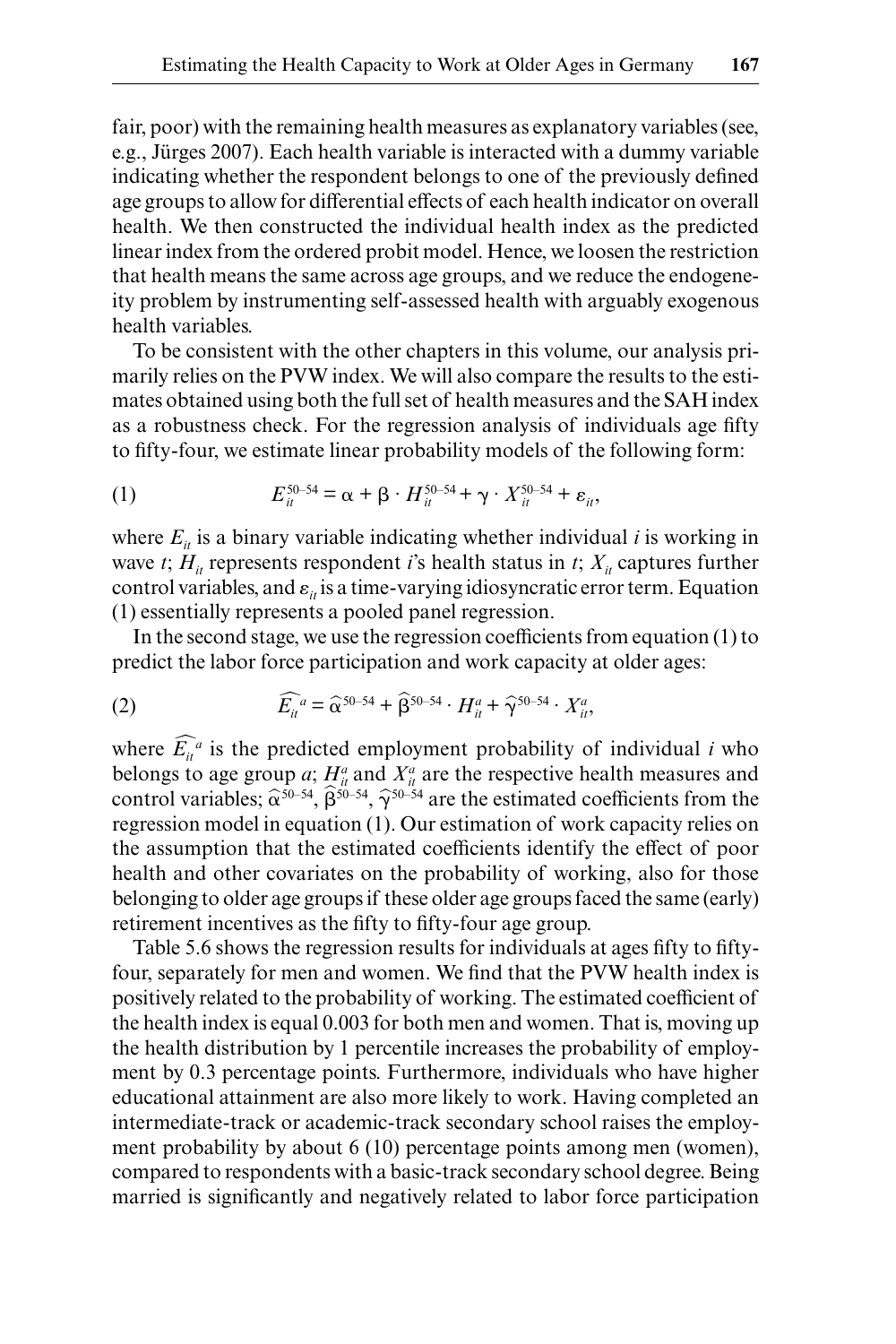| 168 |  |  |  |  |  | Hendrik Jürges, Lars Thiel, and Axel Börsch-Supan |
|-----|--|--|--|--|--|---------------------------------------------------|
|-----|--|--|--|--|--|---------------------------------------------------|

|                  | Men 50–54   |            | Women 50–54 |            |  |
|------------------|-------------|------------|-------------|------------|--|
| Variable         | Coefficient | Std. error | Coefficient | Std. error |  |
| PVW index        | 0.003       | $0.001***$ | 0.003       | $0.001***$ |  |
| High education   | 0.062       | $0.026**$  | 0.099       | $0.037***$ |  |
| Married          | 0.008       | 0.028      | $-0.117$    | $0.044***$ |  |
| Wave 2           | $-0.011$    | 0.025      | $-0.050$    | 0.037      |  |
| Wave 4           | 0.035       | 0.108      | $-0.068$    | 0.130      |  |
| Constant         | 0.706       | $0.042***$ | 0.657       | $0.061***$ |  |
| $\boldsymbol{N}$ | 399         | 526        |             |            |  |

| <b>Table 5.6</b> | <b>Employment regressions, PVW health index</b> |  |
|------------------|-------------------------------------------------|--|
|                  |                                                 |  |

**Table 5.7 Simulations of work capacity, PVW health index**

\*\*\*Significant at the 1 percent level.

\*\*Significant at the 5 percent level.

\*Significant at the 10 percent level.

| 1 apre 5.7<br>SHIRT SHIRT OF WORK Capacity, F V W Health Higgs |          |                                         |                                           |                                    |  |
|----------------------------------------------------------------|----------|-----------------------------------------|-------------------------------------------|------------------------------------|--|
| Age group                                                      | No. obs. | Actual<br>proportion<br>working $(\% )$ | Predicted<br>proportion<br>working $(\%)$ | Estimated work<br>capacity $(\% )$ |  |
|                                                                |          | Men                                     |                                           |                                    |  |
| $55 - 59$                                                      | 484      | 84.7                                    | 91.6                                      | 6.9                                |  |
| $60 - 64$                                                      | 580      | 40.3                                    | 90.4                                      | 50.1                               |  |
| $65 - 69$                                                      | 646      | 5.4                                     | 89.1                                      | 83.7                               |  |
| $70 - 74$                                                      | 448      | 1.1                                     | 88.2                                      | 87.1                               |  |
|                                                                |          | Women                                   |                                           |                                    |  |
| $55 - 59$                                                      | 640      | 69.5                                    | 73.9                                      | 4.4                                |  |
| $60 - 64$                                                      | 632      | 23.7                                    | 071.9                                     | 48.2                               |  |
| $65 - 69$                                                      | 631      | 2.1                                     | 69.8                                      | 67.7                               |  |
| $70 - 74$                                                      | 421      | 1.4                                     | 67.9                                      | 66.5                               |  |

only among women. We obtain qualitatively and quantitatively similar results when we include the SAH index (details not shown).

Table 5.7 and figure 5.8 show the results of the simulation step, based on the PVW index. Table 5.7 shows for both men and women and each fiveyear age group the actual (observed) proportion working and the predicted proportion working. The estimated work capacity is calculated as the difference between the predicted and observed employment rates. The predicted employment rates for men are roughly 92 percent at ages fifty-five to fiftynine, 90 percent at ages sixty to sixty-four, 89 percent at ages sixty-five to sixty-nine, and 88 percent at ages seventy to seventy-four. As expected, the predicted share of workers declines because health deteriorates with age and worse individual health is linked with lower employment rates. However, the decline in the projected proportion working is very small. This is also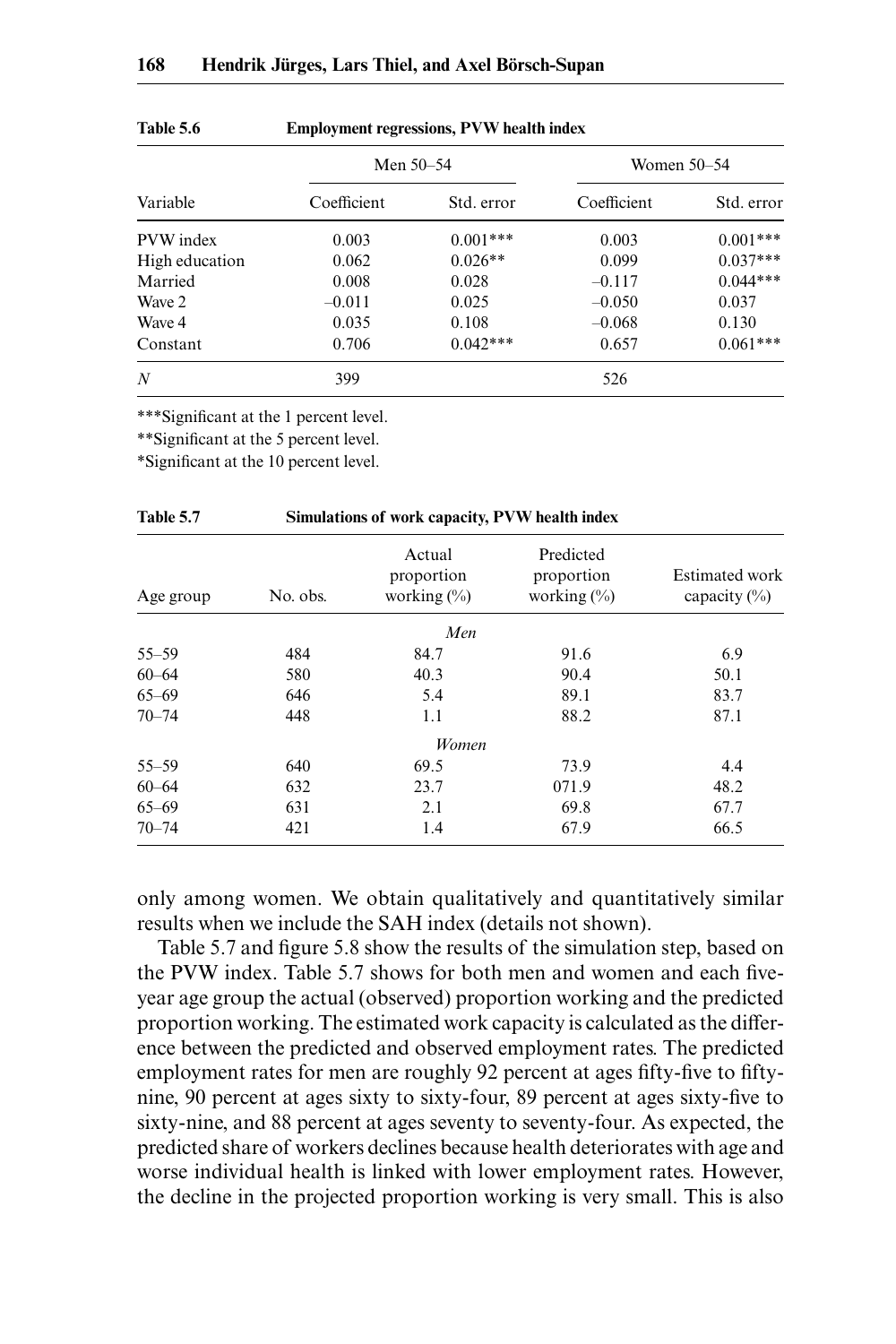

**Fig. 5.8 Share of respondents working and additional work capacity by sex and age**

true for women, albeit their predicted employment rates are lower at all age groups. Apparently the observed employment rates decline more rapidly with age than the predicted employment rates. This implies that the workcapacity estimates increase with age and become fairly large. For example, the additional work capacity of men is roughly 7 percent at ages fifty-five to fifty-nine (had they worked as much as men at ages fifty to fifty-four), 50 percent at ages sixty to sixty-four, 84 percent at ages sixty-five to sixty-nine, and 87 percent at ages seventy to seventy-four. Among women, the estimated additional work capacity follows the same pattern, but is somewhat smaller. When using the SAH index, which allows for larger effects of "nominal" health conditions on subjective health ratings, the estimate of additional work capacity at older ages is reduced by a few percentage points (see table 5A.1 in the appendix).

These numbers are similar to the mortality-based work-capacity estimates obtained in the previous section. Referring to table 5.2, the average additional employment for men at ages sixty to sixty-four and sixty-five to sixtynine approximately amounts to 45 percent and 68 percent (using 1970 as the comparison year), respectively. The numbers in this section for the same age groups are equal to 50 percent and 84 percent. We think that these results are remarkably similar, despite the fact that we are using distinct methods and different measures of health status.

We conclude this section by allowing the relationship between health and employment, and health-related work capacity, to differ across socioeconomic groups. Specifically, we simulate the labor force participation of older workers separately by educational attainment (low vs. high education). There might be substantial education-related heterogeneity in the effect of health on employment, and thus work capacity. For instance, better-educated individuals are more likely to work at older ages per se, due to better health.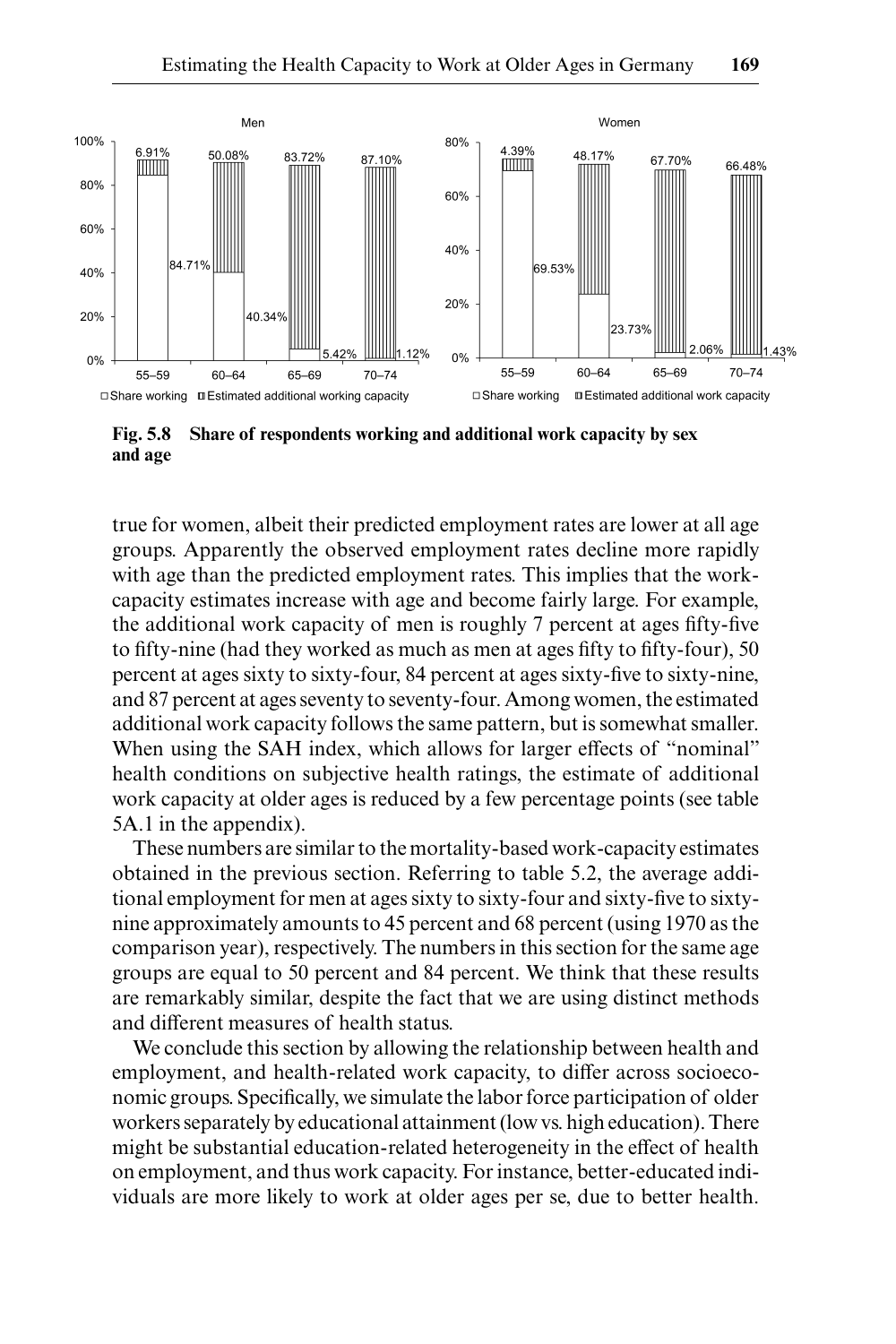Furthermore, individuals with better education, or higher socioeconomic status, are more likely to recover from and survive medical conditions (e.g., Mackenbach et al. 2008). This is closely related to the observation that the better educated are also better at adhering to medical treatments (Goldman and Smith 2002), or are more likely to profit from innovations in medical technology (Glied and Lleras-Muney 2008). Generally, more schooling may improve the capacity to cope with illness. Higher-educated individuals are assumed to make better informed decisions about their health, have greater financial resources, or choose jobs that make it easier to adapt or accommodate to disabilities at the workplace (e.g., Lochner 2011).

To compute work capacity by education, we rely on the regression coefficients of the model estimated in the first step of the analysis, and compute the predicted percent working and the additional work capacity separately by education (single regression). In addition, we reestimate the regression models separately by education group (regressions by education group).

Figure 5.9 displays the simulation results by education, using the PVW index and the single-regression approach. Two patterns emerge: First, the estimated work capacity increases with age, irrespective of education and sex. Second, we find that the low educated have a higher work capacity than better-educated individuals at younger age groups (fifty-five to fifty-nine, sixty to sixty-four), whereas the high educated have higher work capacity estimates at older age groups (sixty-five to sixty-nine, seventy to seventyfour). We obtain similar relationships using the regression-by-education



**Fig. 5.9 Work capacity by education (single regression)**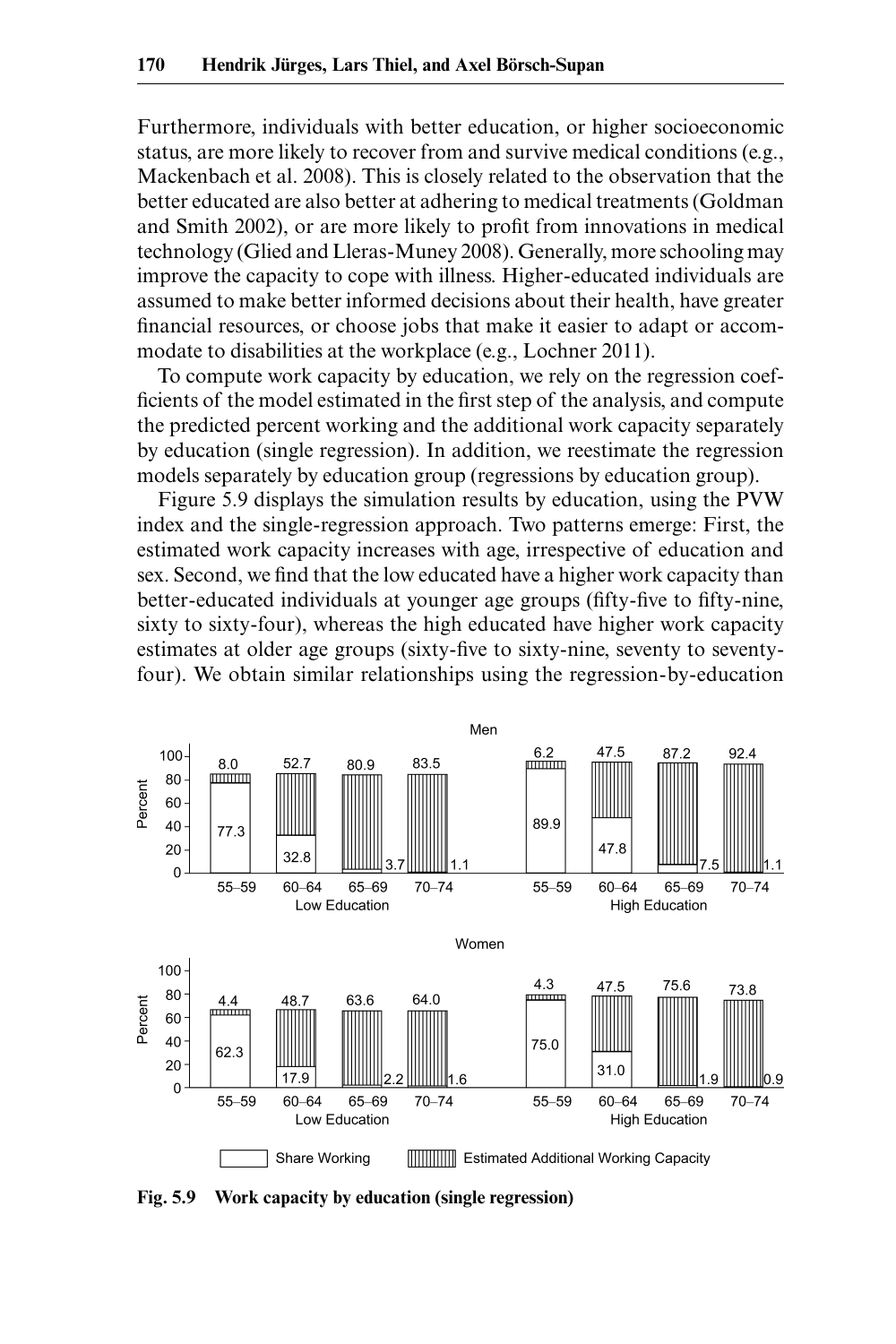approach and alternative specifications of individual health (see tables 5A.3 and 5A.4 in the appendix). Although we find those differences across education groups, they are quite small and do not warrant dramatically different conclusions regarding work capacity.

# **5.6 Changes in Self-Reported Morbidity by Education Level over Time**

In this section, we further assess the development of socioeconomic differences in health (and by extension, work capacity) over time. Individuals with higher socioeconomic status (SES) live longer and the social inequality in survival appears to have increased over time, also in Germany (e.g., Siegel, Vogt, and Sundmacher 2014). As discussed above, high-SES individuals may also have a higher propensity of recovering from and surviving severe medical conditions. These factors may contribute to socioeconomic differences in work capacity and other labor market outcomes at older ages.

For Germany, data on mortality by SES groups over time are unavailable. We therefore study trends in self-reported morbidity as used in the preceding sections. As an indicator of socioeconomic status, we use years of education. Direct information on years of education as such is not available in the Microcensus. But the data contain the highest secondary school degree as well as completed tertiary degrees and other occupation-related credentials. Following previous work (e.g., Jürges, Reinhold, and Salm 2011), we use this information, together with the number of years it usually takes to obtain a certain degree, to impute an individual's number of years in fulltime education.

As a measure of socioeconomic status, education has some drawbacks when we study developments over time, or rather, across cohorts. As in many other countries, Germany has experienced strong improvements in educational opportunities in the past fifty years, and the proportion of workers with higher educational degrees increased substantially (Jürges, Reinhold, and Salm 2011). For instance, among men born in 1940, less than 15 percent had earned a high school diploma that would allow university entrance (*Abitur*). In contrast, among the 1980 cohort, nearly 35 percent of men earned this diploma. Obviously the Abitur must have become less selective in terms of sociodemographic background and/or ability over time, and of course this was the goal of the educational expansion in many developed countries in the second half of the last century. However, this implies that the survival rates and health outcomes by education group may not be comparable over time. As argued by Bound et al. (2014), the low educated in younger cohorts are possibly more negatively selected than their counterparts in older cohorts. In turn, this may bias the comparison of life expectancy and health across educational groups over time.

To address this problem, we use years-of-education quartiles rather than school-leaving certificates or the straight number of years of education to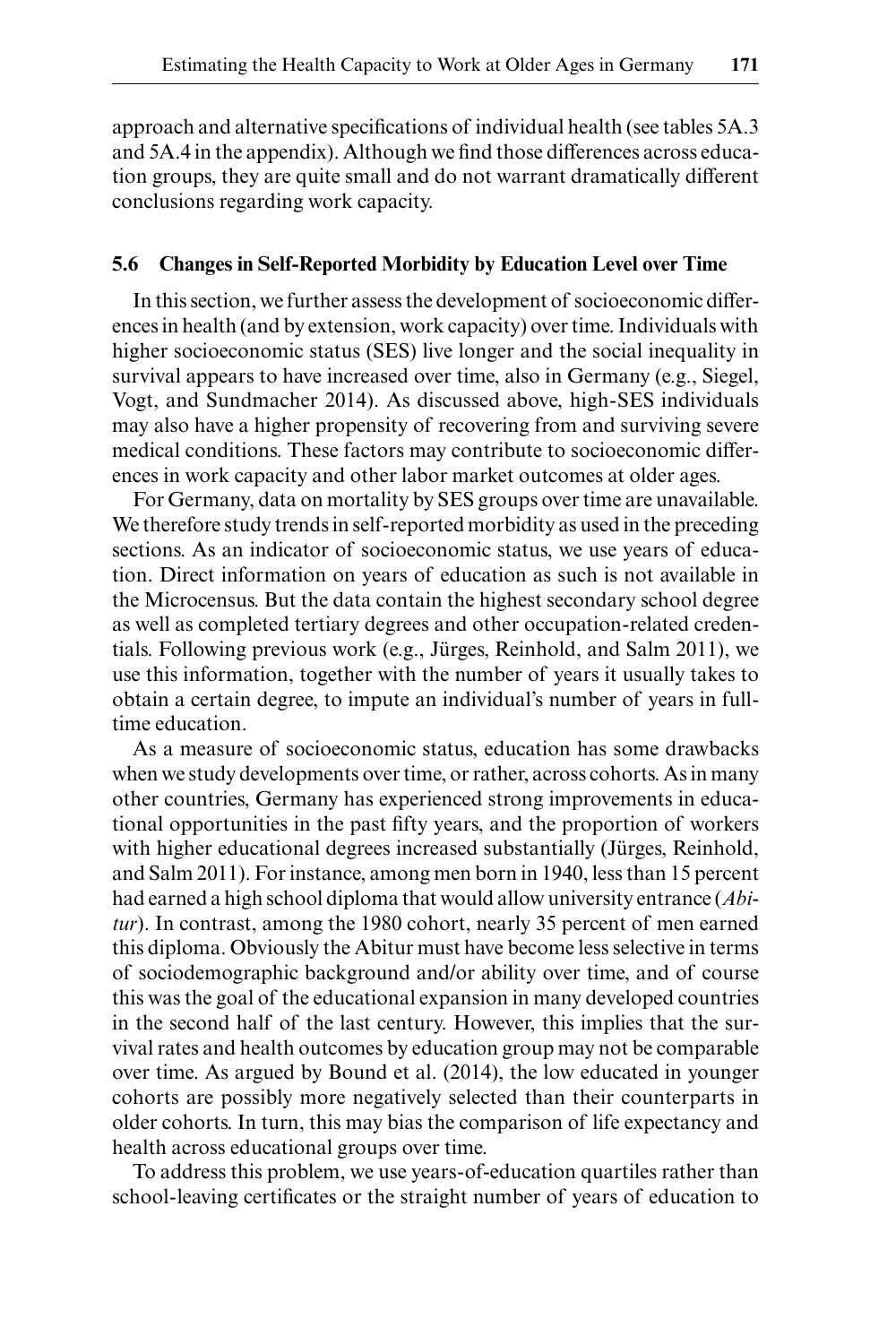

**Fig. 5.10 Distribution of years of education completed by cohort (by year cohort attained age fifty)**

group individuals. This approach provides consistent rankings along socioeconomic status that can be compared over time. The education quartile an individual belongs to is inferred from the individual's fractional rank in the years-of-education distribution of all individuals of the same age in the respective year. Thus, we obtain education quartiles that reflect the distribution of education years in a given cohort. As a consequence, we examine the health development in the same education quartile, although its composition in terms of degrees or years of schooling may have changed across cohorts (see figure 5.10). For instance, the highest education quartile among the older cohorts consists of university graduates as well as graduates from intermediary and high schools (academic track). Among the younger cohorts, there are almost exclusively university and high school graduates in the highest quartile.

Figures 5.11 and 5.12 show the evolution of self-reported chronic morbidity (> 1 year) by education quartile, for men and women, respectively. Since the original data are rather noisy, we also provide three-year (age) moving averages to obtain smoother estimates of the proportion of sick individuals at each age. As expected, the probability of illness rises with age. As already discussed in section 5.4, health deteriorates more slowly between age sixty and sixty-five than before or after.

More importantly, we find health improvements over time for each education quartile. That is, the prevalence of self-reported morbidity in more recent years usually lies below the 1989 figures at each age. Individuals in higher education quartiles have experienced disproportionate health improvements over time. The reduction in the probability of illness is lowest among those in the first education quartile. For example, between 1989 and 2009 the prevalence among men falls by 1.8 percentage points in the lowest education group, and by 3.1 percentage points in the highest education quartile.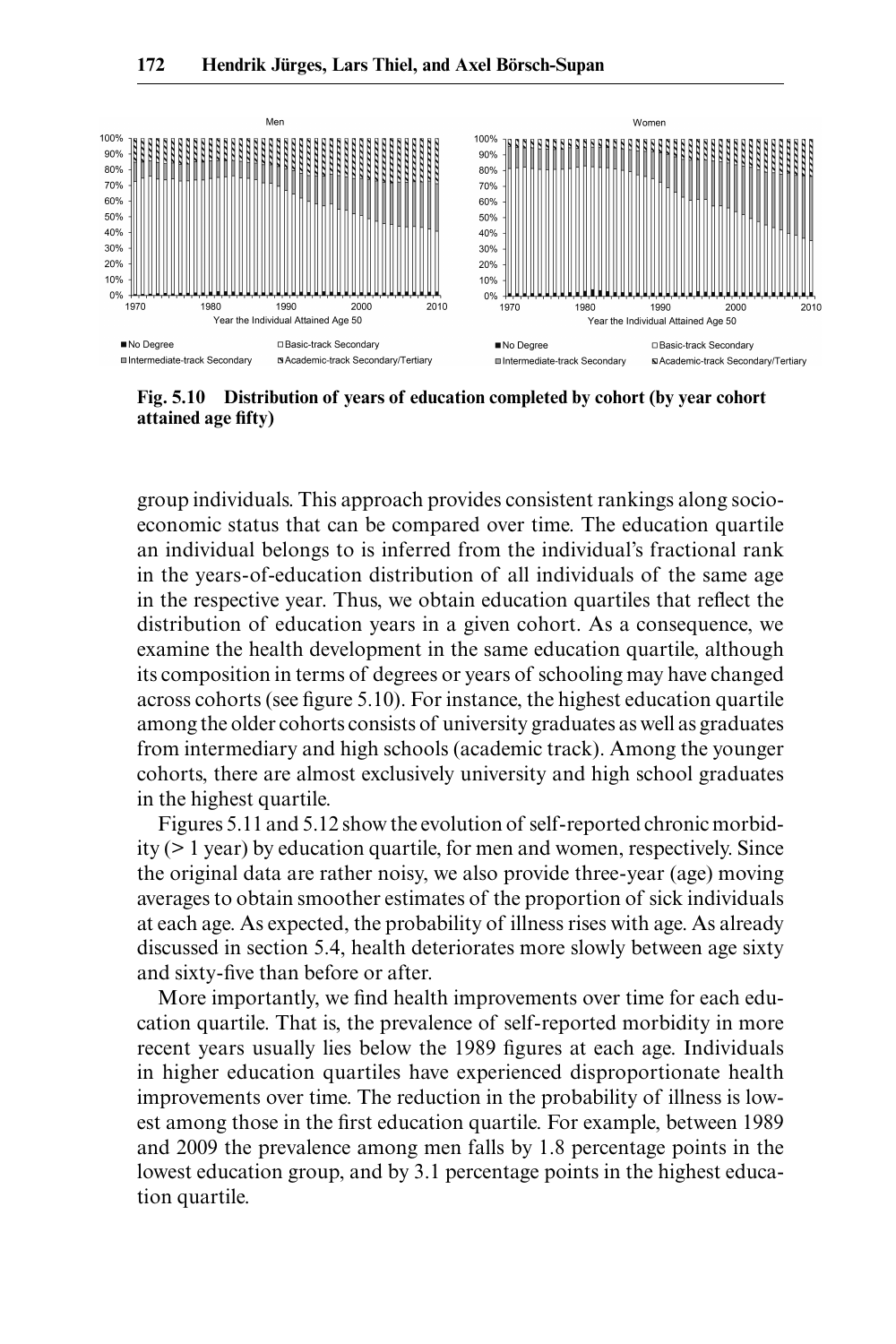

**Fig. 5.11 Evolution of self-reported chronic illness (> 1 year) by education quartile (men)**

## **5.7 Summary and Discussion**

For half a century, mortality rates in Germany have declined at every age, and Germans today live longer on average than ever before. This seems to imply that Germans have become healthier, fitter, and increasingly capable to work in the labor market in their fifties, sixties, or even beyond, an assumption that is described by the popular quip "seventy is the new sixty." Put differently, the proportion of older workers who are limited by poor health continues to decrease, and extending working lives among those who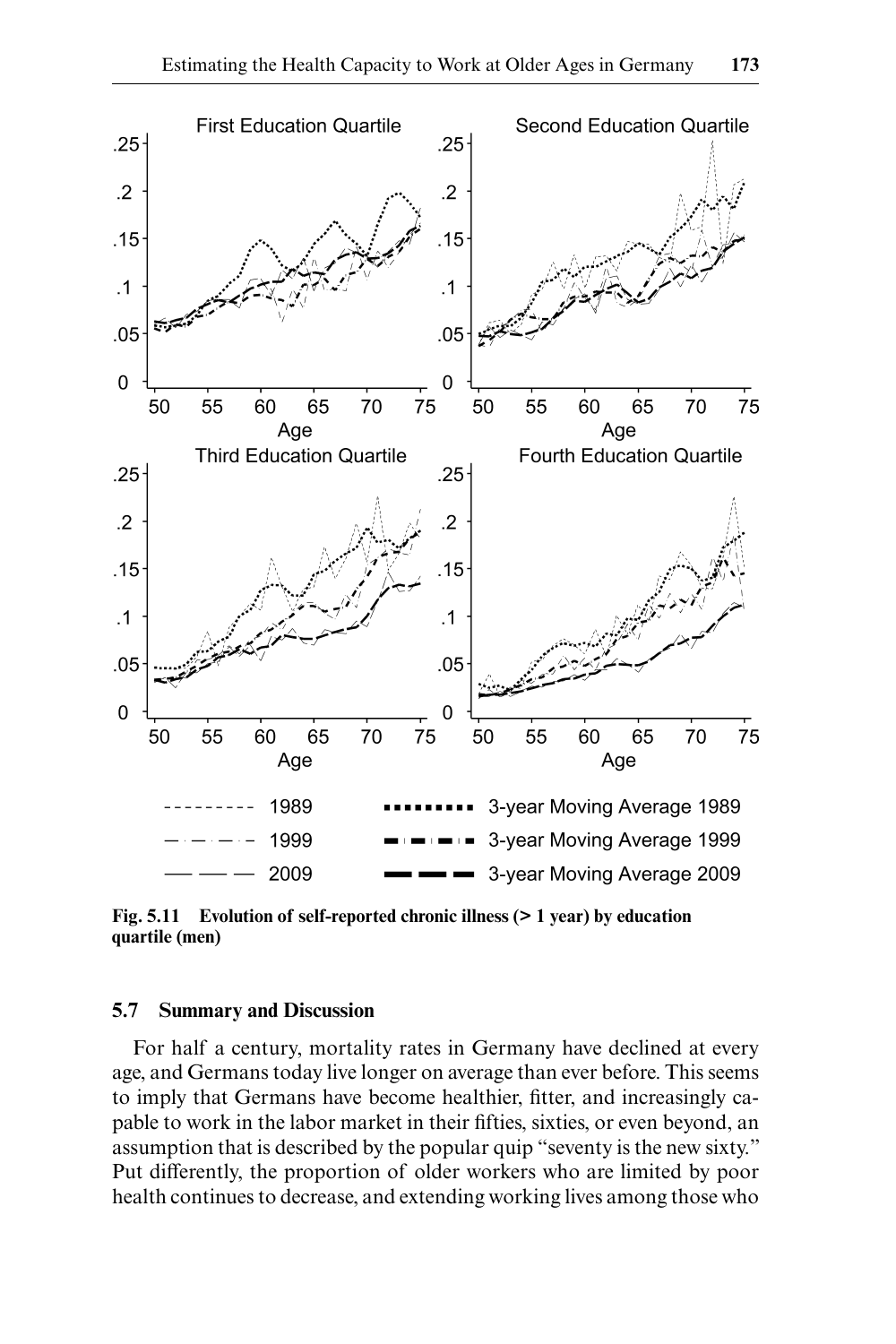

**Fig. 5.12 Evolution of self-reported chronic illness (> 1 year) by education quartile (women)**

have the capacity to work is arguably the best single measure to keep the German pay-as-you-go pension system financially afloat.

Obviously, extending working lives to a certain age is only sensible if a sizable proportion of the population would be able to work until that age. However, how many German workers could actually work until age sixty-seven, seventy, or even seventy-four is an open question, which to our knowledge has not yet been answered. The purpose of this chapter was to estimate the work capacity of the older population in Germany, that is, the proportion of elders who could still work in the labor market because they are not limited by poor health. For instance, we estimated the proportion of elders today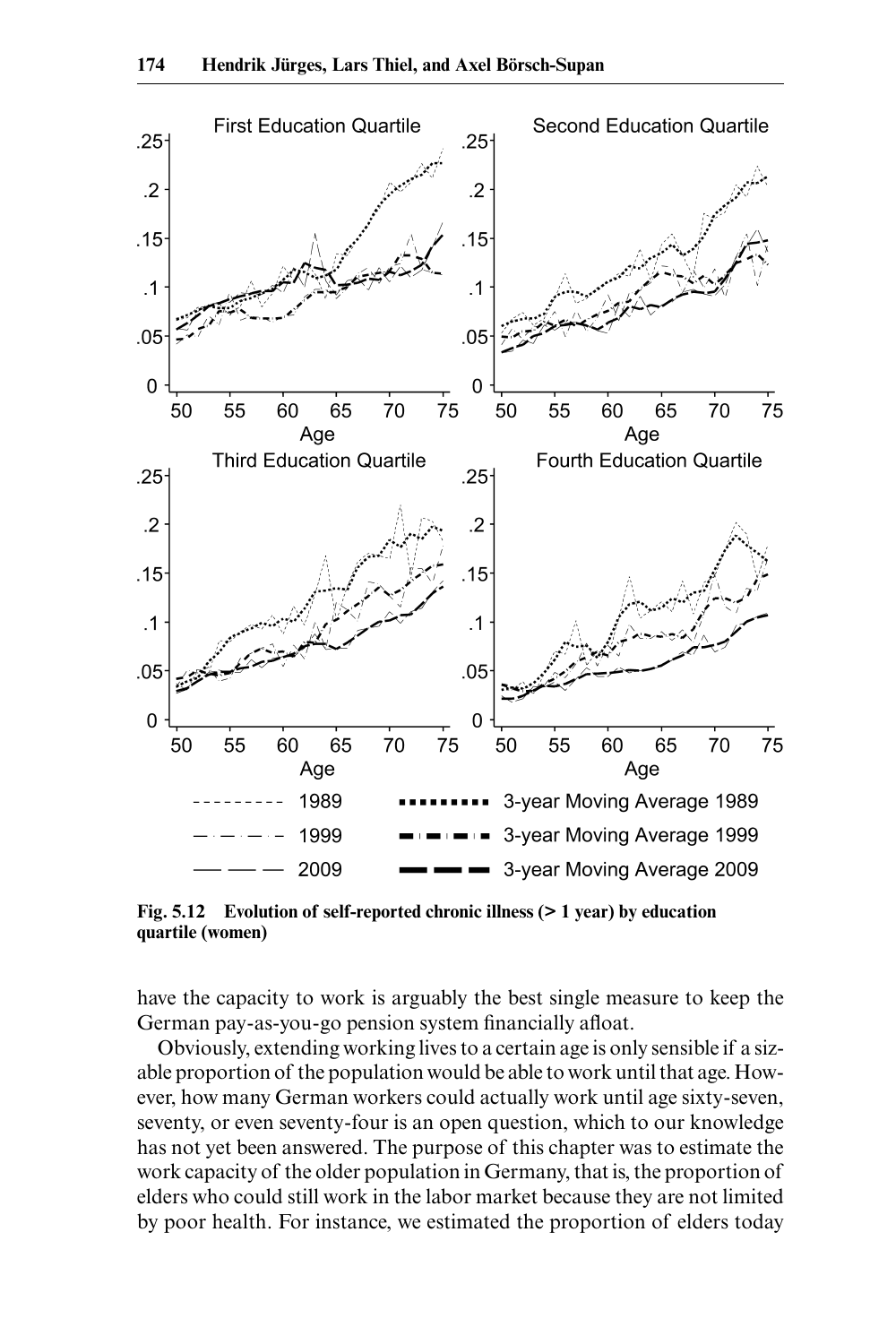who could still work by asking how many people in the past—who had the same health level (measured by the age-specific mortality rate) but who did not face the same early retirement incentives—were working. Our results show that older workers could work more than six years longer on average, and more than two-thirds of men could work until their seventieth birthday.

As an alternative approach, we used contemporary data and looked at the labor supply of individuals in their early fifties, who might have health problems that limit their ability to work but whose only early retirement option are disability pensions. Using the effect of poor health on labor force participation in this group, we simulated labor force participation in older age groups. This yields a counterfactual employment rate that would prevail if health deteriorates with age as it actually does, but under less generous retirement incentives. Here, we found even larger capacity to work among the older population. According to our calculations, more than 85 percent of men and nearly 70 percent of women could still work until they turn seventy.

To summarize, independent of the method used, we get large estimates for the capacity to work beyond the current normal retirement age. A fairly safe bet would be that today, if individuals were retiring exclusively for health reasons, more than half of the population could work until age seventy. Of course, increasing labor force participation thus far may seem unrealistic given that less than 5 percent of individuals of that age are working today. There are numerous reasons for retiring early, and poor health is certainly one of them, but the point we make in this chapter is that health is probably not the main reason, and the recent debate in Germany in which health is cited as an important reason to reduce retirement ages is not well supported by empirical evidence.

This leads us to stress an important point. We aimed at estimating the strength of the effect of poor health on retirement and wanted to know how many could work *if they wanted to*. Health, however, is not the only determinant of retirement. The large uptake of the new early retirement option at age sixty-three among healthy workers in Germany shows that the appreciation of leisure is at least an equally strong determinant of retirement as health.

Our analysis of work capacity and health is first and foremost descriptive. Turning to a normative view, we are not saying that everyone who can should work until age seventy. If workers' valuation of leisure increases as they become older, there is no economic reason to constrain their desire to retire as early or as late as they see fit as long as workers and their employers are willing to bear the financial implications. Theoretically, the German pension system already allows working past the "normal" retirement age, with a generous 6 percent increase in pension benefits per additional year worked, but very few workers make use of this option. Whether this is due to preferences for leisure, due to employer discrimination, or simply because it is the norm to retire as soon as one becomes eligible for an old age pension, is a topic for future work. In light of the results of the analysis in this chapter, it is likely not due to poor health.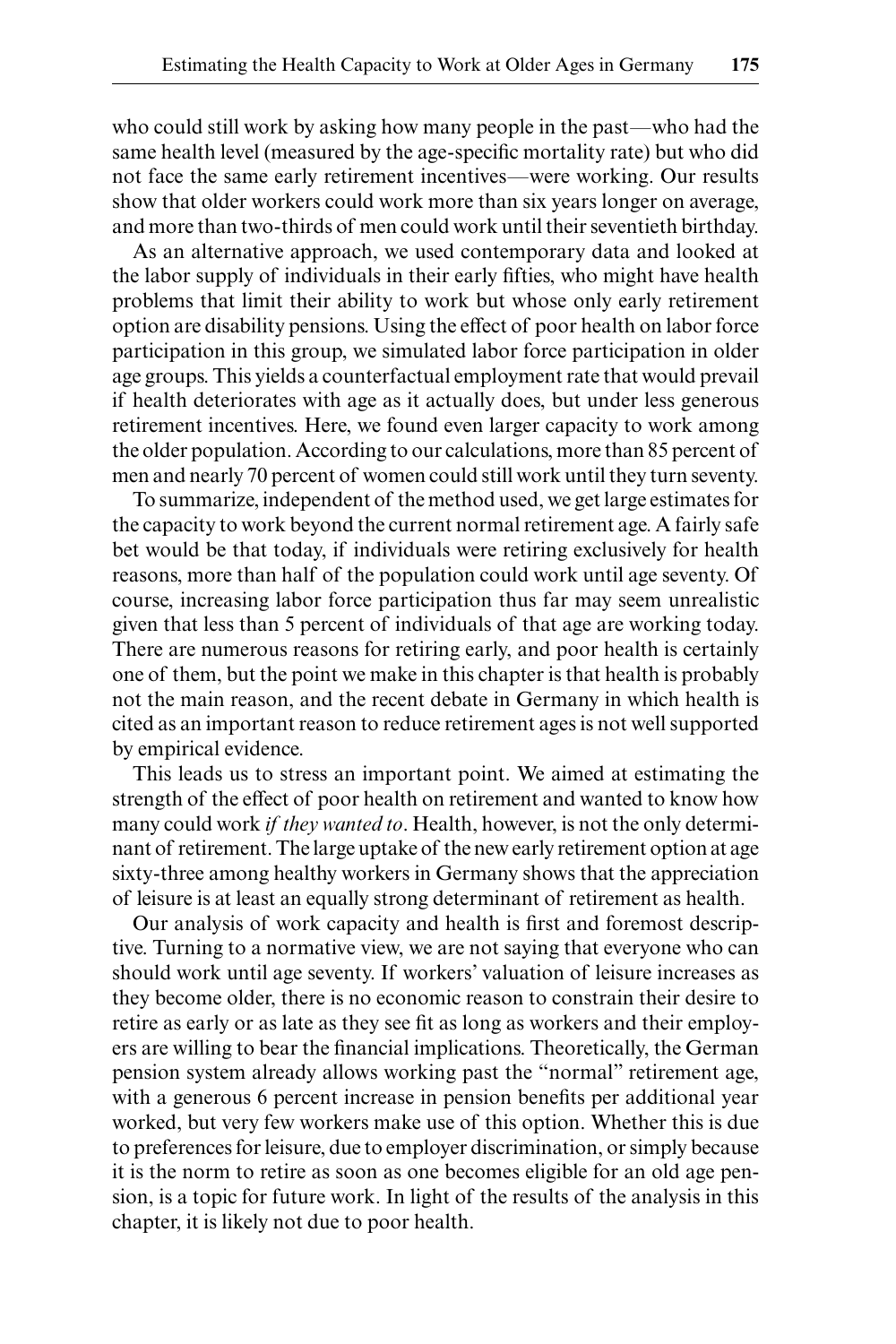# **Appendix**

|              |             |                                 | All health variables models        |                               |                                 | SAH index models                   |                               |  |  |
|--------------|-------------|---------------------------------|------------------------------------|-------------------------------|---------------------------------|------------------------------------|-------------------------------|--|--|
| Age<br>group | No.<br>obs. | Actual<br>proportion<br>working | Predicted<br>proportion<br>working | Estimated<br>work<br>capacity | Actual<br>proportion<br>working | Predicted<br>proportion<br>working | Estimated<br>work<br>capacity |  |  |
|              |             |                                 |                                    | Men                           |                                 |                                    |                               |  |  |
| $55 - 59$    | 484         | 0.847                           | 0.927                              | 0.080                         | 0.847                           | 0.910                              | 0.063                         |  |  |
| $60 - 64$    | 580         | 0.403                           | 0.924                              | 0.520                         | 0.403                           | 0.893                              | 0.489                         |  |  |
| $65 - 69$    | 646         | 0.054                           | 0.917                              | 0.863                         | 0.054                           | 0.882                              | 0.828                         |  |  |
| $70 - 74$    | 448         | 0.011                           | 0.918                              | 0.907                         | 0.011                           | 0.864                              | 0.853                         |  |  |
|              |             |                                 |                                    | <b>Women</b>                  |                                 |                                    |                               |  |  |
| $55 - 59$    | 640         | 0.695                           | 0.728                              | 0.032                         | 0.695                           | 0.740                              | 0.045                         |  |  |
| $60 - 64$    | 632         | 0.237                           | 0.701                              | 0.464                         | 0.237                           | 0.720                              | 0.483                         |  |  |
| $65 - 69$    | 631         | 0.021                           | 0.691                              | 0.670                         | 0.021                           | 0.706                              | 0.686                         |  |  |
| $70 - 74$    | 421         | 0.014                           | 0.664                              | 0.649                         | 0.014                           | 0.688                              | 0.674                         |  |  |

| Table 5A.1 |  | Simulations of work capacity, alternative health measures |
|------------|--|-----------------------------------------------------------|
|            |  |                                                           |

**Table 5A.2 Work capacity by education, PVW health index**

| Education            | Men                             |                                    |                               | Women                           |                                    |                               |
|----------------------|---------------------------------|------------------------------------|-------------------------------|---------------------------------|------------------------------------|-------------------------------|
|                      | Actual<br>proportion<br>working | Predicted<br>proportion<br>working | Estimated<br>work<br>capacity | Actual<br>proportion<br>working | Predicted<br>proportion<br>working | Estimated<br>work<br>capacity |
| A. Single regression |                                 |                                    |                               |                                 |                                    |                               |
|                      |                                 |                                    | Age 55-59                     |                                 |                                    |                               |
| Low                  | 0.773                           | 0.853                              | 0.080                         | 0.623                           | 0.668                              | 0.044                         |
| High                 | 0.899                           | 0.960                              | 0.062                         | 0.750                           | 0.793                              | 0.043                         |
|                      |                                 |                                    | Age 60-64                     |                                 |                                    |                               |
| Low                  | 0.328                           | 0.855                              | 0.527                         | 0.179                           | 0.666                              | 0.487                         |
| High                 | 0.478                           | 0.953                              | 0.475                         | 0.310                           | 0.785                              | 0.475                         |
|                      |                                 |                                    | Age 65-69                     |                                 |                                    |                               |
| Low                  | 0.037                           | 0.845                              | 0.809                         | 0.022                           | 0.658                              | 0.636                         |
| High                 | 0.075                           | 0.947                              | 0.872                         | 0.019                           | 0.774                              | 0.756                         |
|                      |                                 |                                    | Age 70-74                     |                                 |                                    |                               |
| Low                  | 0.011                           | 0.846                              | 0.835                         | 0.016                           | 0.656                              | 0.640                         |
| High                 | 0.011                           | 0.934                              | 0.924                         | 0.009                           | 0.747                              | 0.738                         |
|                      | B. Regression by education      |                                    |                               |                                 |                                    |                               |
|                      |                                 |                                    | Age 55-59                     |                                 |                                    |                               |
| Low                  | 0.773                           | 0.910                              | 0.138                         | 0.623                           | 0.695                              | 0.072                         |
| High                 | 0.899                           | 0.951                              | 0.052                         | 0.750                           | 0.762                              | 0.012                         |
|                      |                                 |                                    | Age 60-64                     |                                 |                                    |                               |
| Low                  | 0.328                           | 0.903                              | 0.575                         | 0.179                           | 0.699                              | 0.520                         |
| High                 | 0.478                           | 0.947                              | 0.469                         | 0.310                           | 0.745                              | 0.435                         |
|                      |                                 |                                    | Age 65-69                     |                                 |                                    |                               |
| Low                  | 0.037                           | 0.890                              | 0.853                         | 0.022                           | 0.695                              | 0.673                         |
| High                 | 0.075                           | 0.941                              | 0.865                         | 0.019                           | 0.729                              | 0.710                         |
|                      |                                 |                                    | Age 70-74                     |                                 |                                    |                               |
| Low                  | 0.011                           | 0.897                              | 0.885                         | 0.016                           | 0.698                              | 0.682                         |
| High                 | 0.011                           | 0.935                              | 0.924                         | 0.009                           | 0.709                              | 0.699                         |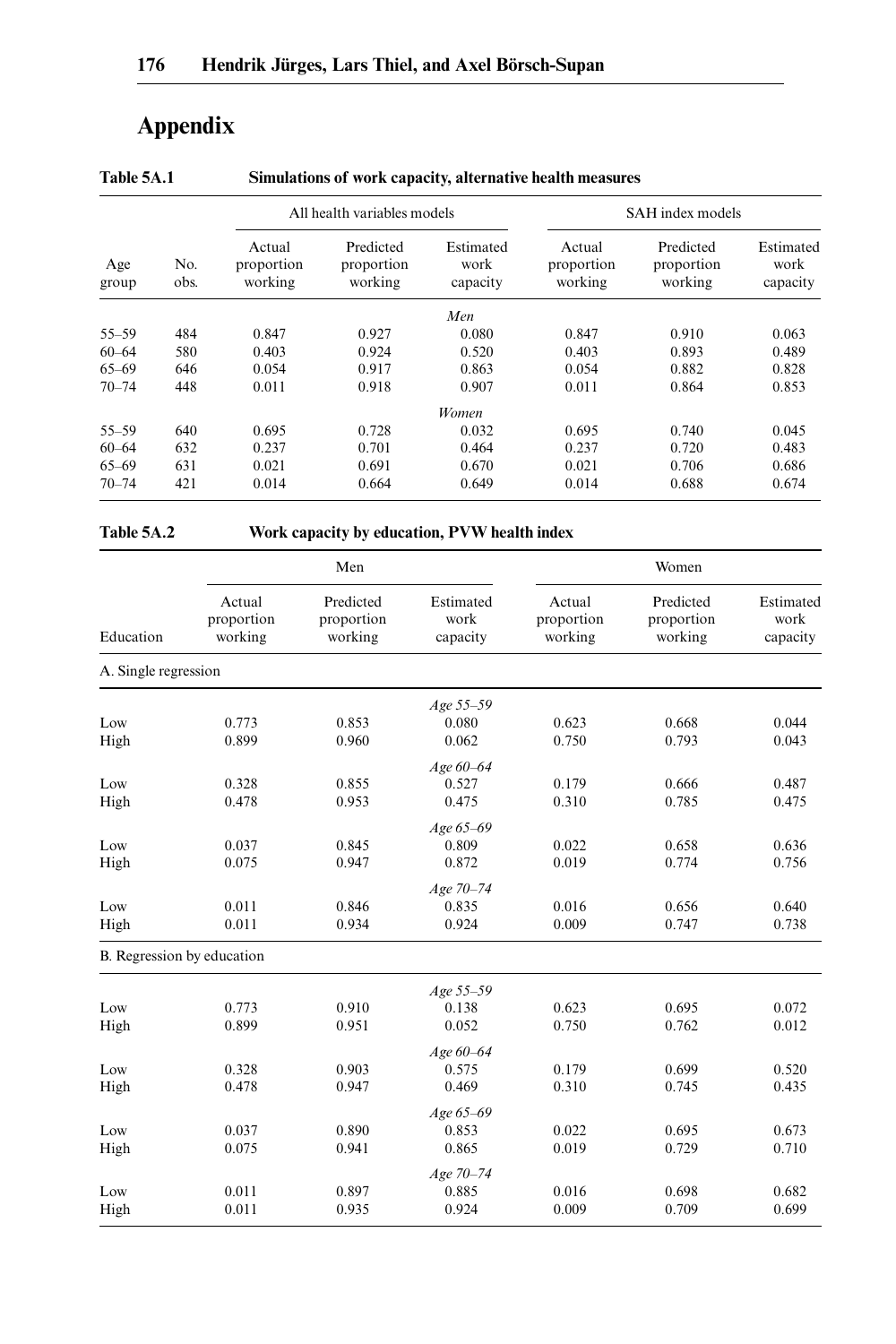| Women                         |                                    |                                 | Men                             |                                    |                                 |                            |
|-------------------------------|------------------------------------|---------------------------------|---------------------------------|------------------------------------|---------------------------------|----------------------------|
| Estimated<br>work<br>capacity | Predicted<br>proportion<br>working | Actual<br>proportion<br>working | Estimated<br>work<br>capacity   | Predicted<br>proportion<br>working | Actual<br>proportion<br>working | Education                  |
|                               |                                    |                                 |                                 |                                    |                                 | A. Single regression       |
|                               |                                    |                                 | Age 55-59                       |                                    |                                 |                            |
| 0.037                         | 0.660                              | 0.623                           | 0.099                           | 0.872                              | 0.773                           | Low                        |
| 0.029                         | 0.779                              | 0.750                           | 0.067                           | 0.966                              | 0.899                           | High                       |
|                               |                                    |                                 | Age 60-64                       |                                    |                                 |                            |
| 0.470                         | 0.649                              | 0.179                           | 0.548                           | 0.876                              | 0.328                           | Low                        |
| 0.457                         | 0.766                              | 0.310                           | 0.493                           | 0.971                              | 0.478                           | High                       |
|                               |                                    |                                 | Age 65-69                       |                                    |                                 |                            |
| 0.632                         | 0.654                              | 0.022                           | 0.840                           | 0.876                              | 0.037                           | Low                        |
| 0.743                         | 0.762                              | 0.019                           | 0.891                           | 0.966                              | 0.075                           | High                       |
|                               |                                    |                                 |                                 |                                    |                                 |                            |
| 0.637                         |                                    |                                 |                                 |                                    |                                 |                            |
| 0.688                         | 0.697                              | 0.009                           | 0.948                           | 0.959                              | 0.011                           | High                       |
|                               |                                    |                                 |                                 |                                    |                                 | B. Regression by education |
|                               |                                    |                                 |                                 |                                    |                                 |                            |
| 0.044                         | 0.668                              | 0.623                           | 0.149                           | 0.922                              | 0.773                           | Low                        |
| 0.013                         | 0.763                              | 0.750                           | 0.046                           | 0.945                              | 0.899                           | High                       |
|                               |                                    |                                 | Age 60-64                       |                                    |                                 |                            |
| 0.470                         | 0.650                              | 0.179                           | 0.601                           | 0.928                              | 0.328                           | Low                        |
| 0.444                         | 0.754                              | 0.310                           | 0.463                           | 0.941                              | 0.478                           | High                       |
|                               |                                    |                                 | Age 65-69                       |                                    |                                 |                            |
| 0.661                         | 0.683                              | 0.022                           | 0.882                           | 0.919                              | 0.037                           | Low                        |
| 0.713                         | 0.732                              | 0.019                           | 0.863                           | 0.938                              | 0.075                           | High                       |
|                               |                                    |                                 | Age 70-74                       |                                    |                                 |                            |
| 0.624                         | 0.640                              | 0.016                           | 0.927                           | 0.938                              | 0.011                           | Low                        |
| 0.709                         | 0.718                              | 0.009                           | 0.932                           | 0.943                              | 0.011                           | High                       |
|                               | 0.652                              | 0.016                           | Age 70-74<br>0.878<br>Age 55-59 | 0.889                              | 0.011                           | Low                        |

# **Table 5A.3 Work capacity by education, all health variables models**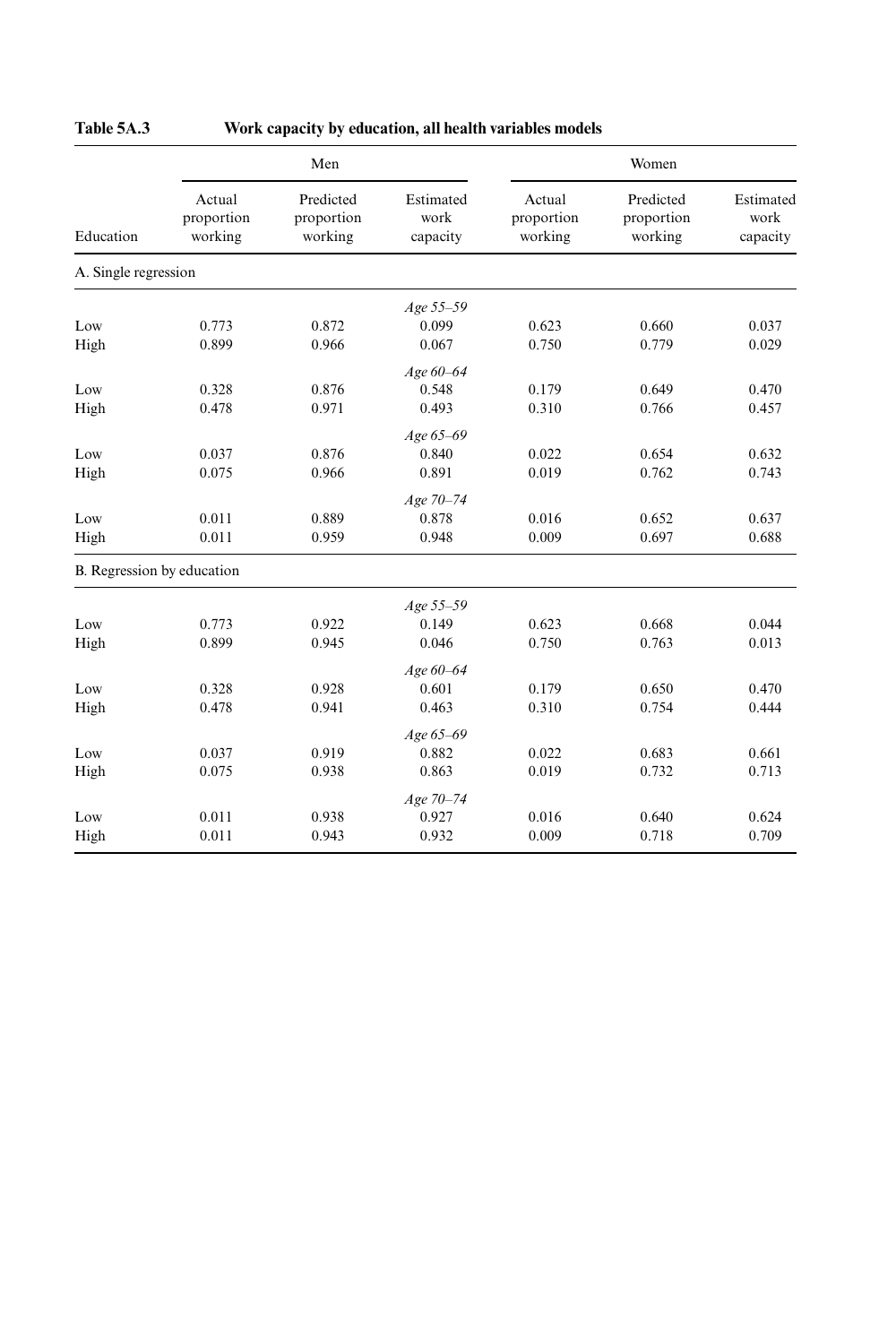| Education                  | Men                             |                                    |                               | Women                           |                                    |                               |  |
|----------------------------|---------------------------------|------------------------------------|-------------------------------|---------------------------------|------------------------------------|-------------------------------|--|
|                            | Actual<br>proportion<br>working | Predicted<br>proportion<br>working | Estimated<br>work<br>capacity | Actual<br>proportion<br>working | Predicted<br>proportion<br>working | Estimated<br>work<br>capacity |  |
| A. Single regression       |                                 |                                    |                               |                                 |                                    |                               |  |
|                            |                                 |                                    | Age 55-59                     |                                 |                                    |                               |  |
| Low                        | 0.773                           | 0.844                              | 0.072                         | 0.623                           | 0.671                              | 0.048                         |  |
| High                       | 0.899                           | 0.955                              | 0.057                         | 0.750                           | 0.793                              | 0.043                         |  |
|                            |                                 |                                    | Age 60-64                     |                                 |                                    |                               |  |
| Low                        | 0.328                           | 0.844                              | 0.517                         | 0.179                           | 0.672                              | 0.492                         |  |
| High                       | 0.478                           | 0.940                              | 0.463                         | 0.310                           | 0.781                              | 0.472                         |  |
|                            |                                 |                                    | Age 65-69                     |                                 |                                    |                               |  |
| Low                        | 0.037                           | 0.838                              | 0.801                         | 0.022                           | 0.670                              | 0.648                         |  |
| High                       | 0.075                           | 0.935                              | 0.860                         | 0.019                           | 0.778                              | 0.759                         |  |
|                            |                                 |                                    | Age 70-74                     |                                 |                                    |                               |  |
| Low                        | 0.011                           | 0.829                              | 0.818                         | 0.016                           | 0.666                              | 0.650                         |  |
| High                       | 0.011                           | 0.914                              | 0.903                         | 0.009                           | 0.753                              | 0.743                         |  |
| B. Regression by education |                                 |                                    |                               |                                 |                                    |                               |  |
|                            |                                 |                                    | Age 55-59                     |                                 |                                    |                               |  |
| Low                        | 0.773                           | 0.895                              | 0.123                         | 0.623                           | 0.694                              | 0.070                         |  |
| High                       | 0.899                           | 0.952                              | 0.053                         | 0.750                           | 0.762                              | 0.012                         |  |
|                            |                                 |                                    | Age 60-64                     |                                 |                                    |                               |  |
| Low                        | 0.328                           | 0.881                              | 0.553                         | 0.179                           | 0.703                              | 0.523                         |  |
| High                       | 0.478                           | 0.946                              | 0.468                         | 0.310                           | 0.742                              | 0.433                         |  |
|                            |                                 |                                    | Age 65-69                     |                                 |                                    |                               |  |
| Low                        | 0.037                           | 0.871                              | 0.835                         | 0.022                           | 0.706                              | 0.685                         |  |
| High                       | 0.075                           | 0.942                              | 0.866                         | 0.019                           | 0.735                              | 0.716                         |  |
|                            |                                 |                                    | Age 70-74                     |                                 |                                    |                               |  |
| Low                        | 0.011                           | 0.867                              | 0.856                         | 0.016                           | 0.711                              | 0.695                         |  |
| High                       | 0.011                           | 0.932                              | 0.921                         | 0.009                           | 0.713                              | 0.703                         |  |

#### **Table 5A.4 Work capacity by education, SAH index**

# **References**

- Blanchflower, D. G., and A. J. Oswald. 2008. "Is Well-Being U-Shaped over the Life Cycle?" *Social Science and Medicine* 66 (8): 1733–49.
- Börsch-Supan, Axel, Benedikt Alt, and Tabea Bucher-Koenen. 2015. "Early Retirement for the Underprivileged? Using the Record-Linked SHARE-RV Data to Evaluate the Most Recent German Pension Reform." In *SHARE: A European Policy Device for Inclusive Ageing Societies*, edited by Axel Börsch-Supan, Thorsten Kneip, Howard Litwin, Michał Myck, and Guglielmo Weber. Berlin: De Gruyter.

Börsch-Supan, Axel, M. Brandt, C. Hunkler, T. Kneip, J. Korbmacher, F. Malter, B. Schaan, S. Stuck, and S. Zuber on behalf of the SHARE Central Coordination Team. 2013. "Data Resource Profile: The Survey of Health, Ageing and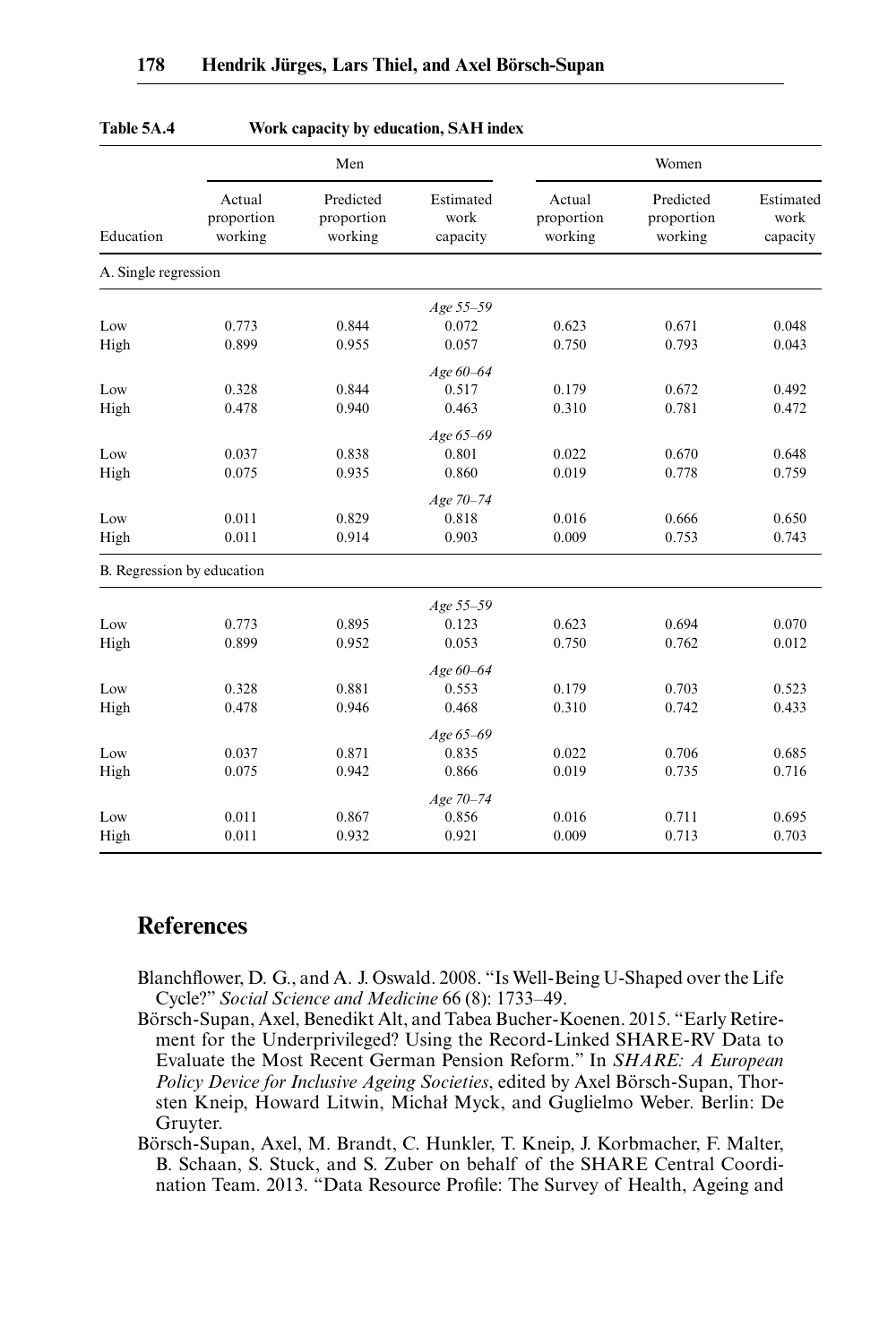Retirement in Europe (SHARE)." *International Journal of Epidemiology* 2013:1– 10. doi: 10.1093/ije/dyt088.

- Börsch-Supan, Axel, Michela Coppola, and Johannes Rausch. Forthcoming. "Die Rente mit 63: Wer sind die Begünstigten? Was sind die Auswirkungen auf die Gesetzliche Rentenversicherung? MEA-Discussion Paper no. 17–2014. *Perspektiven der Wirtschaftspolitik*.
- Börsch-Supan, A., and H. Jürges. 2012. "Disability, Pension Reform, and Early Retirement in Germany." In *Social Security Programs and Retirement around the World: Historical Trends in Mortality and Health, Employment, and Disability Insurance Participation and Reforms,* edited by David A. Wise, 277–300. Chicago: University of Chicago Press.
- Bound, J., A. T. Geronimus, J. M. Rodriguez, and T. Waidmann. 2014. "The Implications of Differential Trends in Mortality for Social Security Policy." Michigan Retirement Research Center, University of Michigan.
- Bound, J., M. Schoenbaum, T. R. Stinebrickner, and T. Waidmann. 1999. "The Dynamic Effects of Health on the Labor Force Transitions of Older Workers." *Labour Economics* 6 (2): 179–202.
- Cutler, D. M., E. Meara, and S. Richards-Shubik. 2012. "Health and Work Capacity of Older Adults: Estimates and Implications for Social Security Policy." Unpublished Manuscript. Available at SSRN: http://ssrn.com/abstract=2577858.
- Glied, S., and A. Lleras-Muney. 2008. "Technological Innovation and Inequality in Health." *Demography* 45 (3): 741–61.
- Goldman, D. P., and J. P. Smith. 2002. "Can Patient Self-Management Help Explain the SES Health Gradient?" *Proceedings of the National Academy of Sciences* 99 (16): 10929–34.
- Groot, W. 2000. "Adaptation and Scale of Reference Bias in Self-Assessments of Quality of Life." *Journal of Health Economics* 19 (3): 403–20.
- Human Mortality Database. University of California, Berkeley (USA), and Max Planck Institute for Demographic Research (Germany). Available at www .mortality.org.
- Jürges, H. 2007. "True Health vs Response Styles: Exploring Cross-Country Differences in Self-Reported Health." *Health Economics* 16 (2): 163–78.
- ———. 2008. "Self-Assessed Health, Reference Levels and Mortality." *Applied Economics* 40 (5): 569–82.
- Jürges, H., S. Reinhold, and M. Salm. 2011. "Does Schooling Affect Health Behavior? Evidence from the Educational Expansion in Western Germany." *Economics of Education Review* 30:862–72.
- Jürges, H., L. Thiel, T. Bucher-Koenen, J. Rausch, M. Schuth, and A. Börsch-Supan. 2015. "Health, Financial Incentives, and Early Retirement: Micro-Simulation Evidence for Germany." In *Social Security Programs and Retirement around the World: Disability Insurance Programs and Retirement*, edited by David A. Wise. Chicago: University of Chicago Press.
- Kemptner, D., H. Jürges, and S. Reinhold. 2011. "Changes in Compulsory Schooling and the Causal Effect of Education on Health: Evidence from Germany." *Journal of Health Economics* 30:340–54.
- Lochner, L. 2011. "Nonproduction Benefits of Education: Crime, Health, and Good Citizenship." In *Handbook of the Economics of Education*, edited by E. A. Hanushek, S. Machin, and L. Wößmann, 183–282. Amsterdam: North-Holland.
- Mackenbach, J. P., I. Stirbu, A.-J. R. Roskam, M. M. Schaap, G. Menvielle, M. Leinsalu, and A. E. Kunst. 2008. "Socioeconomic Inequalities in Health in 22 European Countries." *New England Journal of Medicine* 358 (23): 2468–81.
- Milligan, Kevin S., and David A. Wise. 2012a. "Health and Work at Older Ages: